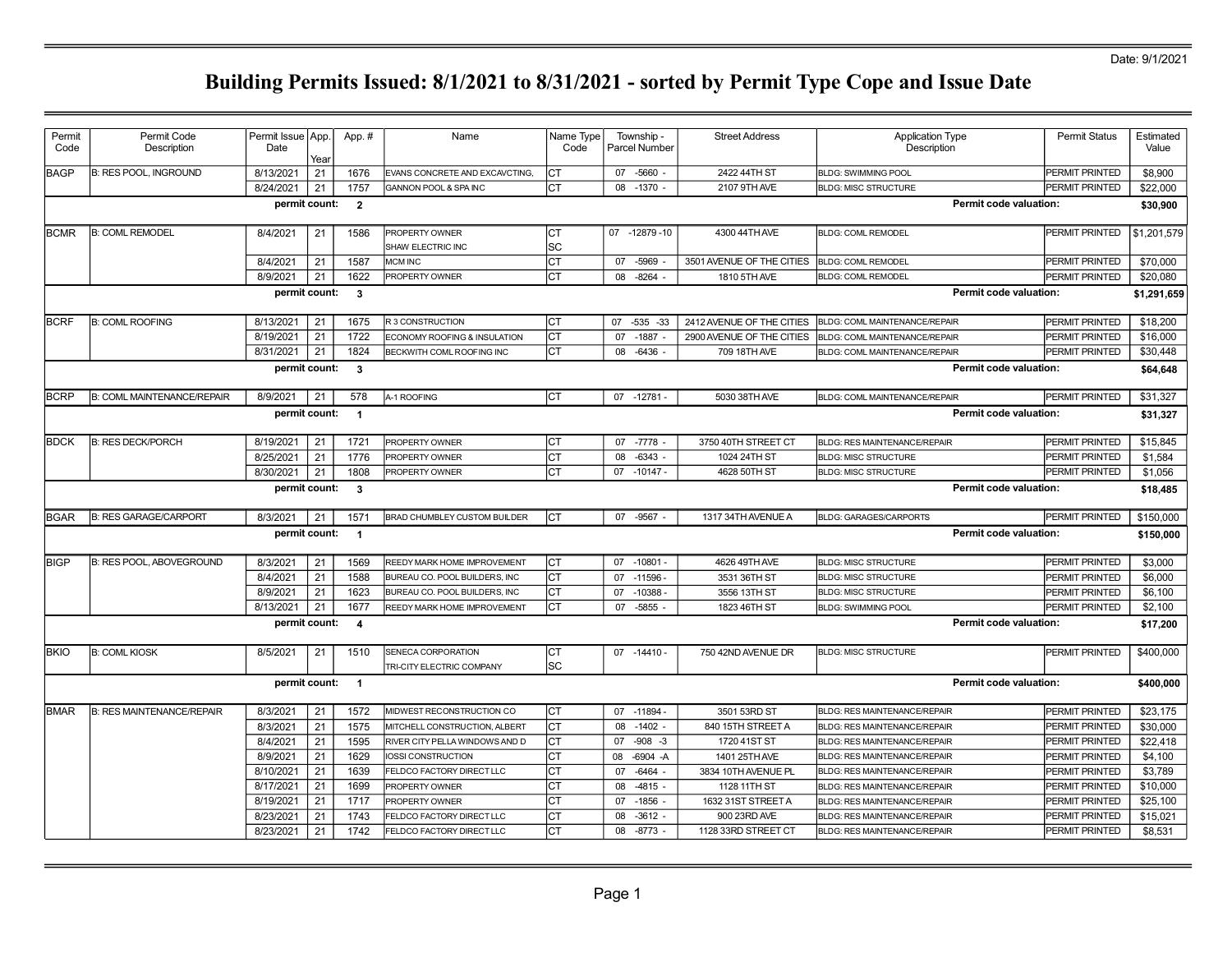### Date: 9/1/2021

| Permit      | Permit Code               | Permit Issue   App.   |            | App.#                   | Name                                              | Name Type  | Township -                          | <b>Street Address</b>        | <b>Application Type</b>                                                    | Permit Status                    | Estimated          |
|-------------|---------------------------|-----------------------|------------|-------------------------|---------------------------------------------------|------------|-------------------------------------|------------------------------|----------------------------------------------------------------------------|----------------------------------|--------------------|
| Code        | Description               | Date                  |            |                         |                                                   | Code       | Parcel Number                       |                              | Description                                                                |                                  | Value              |
| BMAR        | B: RES MAINTENANCE/REPAIR | 8/27/2021             | Year<br>21 | 1785                    | <b>TRUJILLO CONSTRUCTION</b>                      | Iст        | 08 -1876 -                          | 1411 18TH AVE                | <b>BLDG: RES MAINTENANCE/REPAIR</b>                                        | <b>PERMIT PRINTED</b>            | \$6,000            |
|             |                           | 8/31/2021             | 21         | 1822                    | IOSSI CONSTRUCTION                                | Iст        | -7826<br>07                         | 3106 26TH AVENUE CT          | <b>BLDG: RES MAINTENANCE/REPAIR</b>                                        | PERMIT PRINTED                   | \$1,980            |
|             |                           | permit count:         |            | 11                      |                                                   |            |                                     |                              | Permit code valuation:                                                     |                                  | \$150,114          |
|             |                           |                       |            |                         |                                                   |            |                                     |                              |                                                                            |                                  |                    |
| <b>BRML</b> | <b>B: RES REMODEL</b>     | 8/11/2021             | 21         | 1659                    | <b>BLAZE RESTORATION INC</b>                      | IСT        | $-3212 -$<br>08                     | 212 17TH AVE                 | <b>BLDG: RES REMODEL</b>                                                   | PERMIT PRINTED                   | \$0                |
|             |                           | 8/24/2021             | 21         | 1761                    | PROPERTY OWNER                                    | Iст        | $-2275 -$<br>07                     | 2800 25TH AVENUE A           | <b>BLDG: RES REMODEL</b>                                                   | PERMIT PRINTED                   | \$19,600           |
|             |                           |                       |            |                         | POINT ELECTRIC                                    | lsc        |                                     |                              |                                                                            |                                  |                    |
|             |                           | 8/24/2021             | 21         | 1750                    | PROPERTY OWNER                                    | Iст        | 08 - 392 -                          | 1708 11TH AVE                | <b>BLDG: RES REMODEL</b>                                                   | <b>PERMIT PRINTED</b>            | \$39,000           |
|             |                           | permit count:         |            | $\mathbf{3}$            |                                                   |            |                                     |                              | Permit code valuation:                                                     |                                  | \$58,600           |
| <b>BRMP</b> | <b>B: RAMP</b>            | 8/25/2021             | 21         | 1772                    | 101 MOBILITY OF EASTERN IOWA                      | Іст        | $-7439$<br>08                       | 2129 12TH ST                 | <b>BLDG: RES MAINTENANCE/REPAIR</b>                                        | <b>FINAL INSPECTION</b>          | \$18,000           |
|             |                           | permit count:         |            | $\overline{\mathbf{1}}$ |                                                   |            |                                     |                              | Permit code valuation:                                                     |                                  | \$18,000           |
|             |                           |                       |            |                         |                                                   |            |                                     |                              |                                                                            |                                  |                    |
| <b>BRRF</b> | <b>B: RES ROOFING</b>     | 8/3/2021              | 21         | 1574                    | JANSEN ROOFING & REPAIR                           | Iст        | $-2145 -$<br>08                     | 412 38TH ST                  | BLDG: RES MAINTENANCE/REPAIR                                               | <b>PERMIT PRINTED</b>            | \$20,000           |
|             |                           | 8/3/2021              | 21         | 1570                    | FOLEY CONTRACTING LLC                             | lст        | 08<br>$-4446 -$                     | 328 14TH AVE                 | <b>BLDG: RES MAINTENANCE/REPAIR</b>                                        | <b>PERMIT PRINTED</b>            | \$1,800            |
|             |                           | 8/4/2021              | 21         | 1584                    | DAN HANELL CONSTRUCTION INC                       | Iст        | $-7422$<br>08                       | 2012 11TH ST                 | <b>BLDG: RES MAINTENANCE/REPAIR</b>                                        | PERMIT PRINTED                   | \$6,570            |
|             |                           | 8/5/2021              | 21         | 1593                    | MOXIE SOLAR                                       | Iст        | $08 - 1414 -$                       | 1902 10TH ST                 | <b>BLDG: RES MAINTENANCE/REPAIR</b>                                        | PERMIT PRINTED                   | \$14,220           |
|             |                           |                       |            |                         | MOXIE SOLAR                                       | lsc        |                                     |                              |                                                                            |                                  |                    |
|             |                           | 8/5/2021              | 21         | 1614                    | QC ROOF DRS INC.                                  | Iст        | 08 -5718 -6                         | 1415 27TH AVE                | <b>BLDG: RES MAINTENANCE/REPAIR</b>                                        | PERMIT PRINTED                   | \$10,000           |
|             |                           | 8/5/2021              | 21         | 1592                    | <b>MOXIE SOLAR</b>                                | Iст        | 08<br>$-6164 -22$                   | 410 27TH AVE                 | <b>BLDG: RES MAINTENANCE/REPAIR</b>                                        | PERMIT PRINTED                   | \$8,941            |
|             |                           |                       |            |                         | MOXIE SOLAR                                       | SC         |                                     |                              |                                                                            |                                  |                    |
|             |                           | 8/9/2021              | 21         | 1626                    | OLDE TOWN ROOFING                                 | Iст        | $-10991 -$<br>07                    | 3722 39TH STREET CT          | <b>BLDG: RES MAINTENANCE/REPAIR</b>                                        | PERMIT PRINTED                   | \$29,500           |
|             |                           | 8/9/2021              | 21         | 1621                    | LUJANO STONES LLC                                 | Iст        | 07<br>$-1174 -$                     | 2955 16TH AVE                | <b>BLDG: RES MAINTENANCE/REPAIR</b>                                        | <b>PERMIT PRINTED</b>            | \$4,700            |
|             |                           | 8/9/2021              | 21         | 1627                    | CREW ROOFING                                      | Iст        | $-6791 -$<br>07                     | 2560 29TH AVENUE CT          | <b>BLDG: RES MAINTENANCE/REPAIR</b>                                        | FINAL INSPECTION                 | \$12,790           |
|             |                           | 8/9/2021              | 21         | 1625                    | PROPERTY OWNER                                    | Iст        | $-5919 -$<br>08                     | 401 8TH ST                   | BLDG: RES MAINTENANCE/REPAIR                                               | PERMIT PRINTED                   | \$2,000            |
|             |                           | 8/9/2021<br>8/10/2021 | 21<br>21   | 1628                    | CALDERON'S CONSTRUCTION OF RI                     | Iст<br>lст | $-7034 -$<br>08<br>$-477 - A$<br>08 | 5122 8TH AVE<br>4725 8TH AVE | <b>BLDG: RES MAINTENANCE/REPAIR</b>                                        | PERMIT PRINTED                   | \$8,000            |
|             |                           | 8/11/2021             | 21         | 1642<br>1653            | 3 B'S CONSTRUCTION & HOME IMPR<br>QC GENERAL, INC | lст        | $-3706$<br>08                       | 2814 8TH AVE                 | <b>BLDG: RES MAINTENANCE/REPAIR</b><br><b>BLDG: RES MAINTENANCE/REPAIR</b> | PERMIT PRINTED<br>PERMIT PRINTED | \$7,400<br>\$4,900 |
|             |                           | 8/11/2021             | 21         | 1624                    | AREI, LLC AMERICAN ROOFING & E                    | lст        | 08<br>$-7710 -$                     | 1008 16TH AVE                | <b>BLDG: RES MAINTENANCE/REPAIR</b>                                        | PERMIT PRINTED                   | \$2,195            |
|             |                           | 8/12/2021             | 21         | 1673                    | PROPERTY OWNER                                    | Iст        | $-8217 -$<br>08                     | 111 4TH AVE                  | <b>BLDG: RES MAINTENANCE/REPAIR</b>                                        | PERMIT PRINTED                   | \$3,000            |
|             |                           | 8/16/2021             | 21         | 1688                    | PROPERTY OWNER                                    | Iст        | $-5154$<br>08                       | 1809 13TH ST                 | <b>BLDG: RES MAINTENANCE/REPAIR</b>                                        | <b>PERMIT PRINTED</b>            | \$1,680            |
|             |                           | 8/17/2021             | 21         | 1698                    | PROPERTY OWNER                                    | Iст        | 08<br>$-1694$                       | 1126 22ND ST                 | <b>BLDG: RES MAINTENANCE/REPAIR</b>                                        | PERMIT PRINTED                   | \$1,810            |
|             |                           | 8/17/2021             | 21         | 1695                    | QC ROOF DRS INC.                                  | Iст        | $-6375 -$<br>08                     | 715 25TH ST                  | <b>BLDG: RES MAINTENANCE/REPAIR</b>                                        | PERMIT PRINTED                   | \$12,500           |
|             |                           | 8/20/2021             | 21         | 1729                    | <b>VERN'S HOME IMPROVEMENT</b>                    | Iст        | $-3337 -$<br>08                     | 1928 23RD ST                 | <b>BLDG: RES MAINTENANCE/REPAIR</b>                                        | PERMIT PRINTED                   | \$4,800            |
|             |                           | 8/23/2021             | 21         | 1748                    | JOSH ACKERLAND CONSTRUCTION                       | Iст        | $-171 - D$<br>07                    | 1529 36TH AVE                | BLDG: RES MAINTENANCE/REPAIR                                               | PERMIT PRINTED                   | \$3,800            |
|             |                           | 8/23/2021             | 21         | 1738                    | STORM RECOVERY ROOFING & SIDIN                    | lст        | $-8771 -$<br>07                     | 5337 31ST AVENUE CT          | <b>BLDG: RES MAINTENANCE/REPAIR</b>                                        | PERMIT PRINTED                   | \$6,300            |
|             |                           | 8/23/2021             | 21         | 1741                    | MOELLER CONSTRUCTION                              | Iст        | $-1115 -$<br>08                     | 1724 15TH ST                 | <b>BLDG: RES MAINTENANCE/REPAIR</b>                                        | PERMIT PRINTED                   | \$19,620           |
|             |                           | 8/23/2021             | 21         | 1737                    | TRUJILLO CONSTRUCTION                             | Iст        | $-1876$<br>08                       | 1411 18TH AVE                | <b>BLDG: RES MAINTENANCE/REPAIR</b>                                        | PERMIT PRINTED                   | \$8,700            |
|             |                           | 8/23/2021             | 21         | 1739                    | FISHER CONSTRUCTION SERVICES L                    | Iст        | 08<br>$-2540 -$                     | 1302 19TH AVE                | <b>BLDG: RES MAINTENANCE/REPAIR</b>                                        | PERMIT PRINTED                   | \$9,000            |
|             |                           | 8/23/2021             | 21         | 1749                    | JOSH ACKERLAND CONSTRUCTION                       | Iст        | 08<br>$-5253$                       | 312 13TH AVE                 | <b>BLDG: RES MAINTENANCE/REPAIR</b>                                        | PERMIT PRINTED                   | \$5.890            |
|             |                           | 8/23/2021             | 21         | 1745                    | <b>VERN'S HOME IMPROVEMENT</b>                    | Iст        | 08<br>$-91 - A$                     | 1829 23RD ST                 | <b>BLDG: RES MAINTENANCE/REPAIR</b>                                        | PERMIT PRINTED                   | \$4,800            |
|             |                           | 8/24/2021             | 21         | 1760                    | QC ROOF DRS INC.                                  | Iст        | $-14560 -$<br>07                    | 3216 55TH STREET CT          | <b>BLDG: RES MAINTENANCE/REPAIR</b>                                        | PERMIT PRINTED                   | \$13,000           |
|             |                           | 8/24/2021             | 21         | 1759                    | QC ROOF DRS INC.                                  | Iст        | 08<br>$-8614 - 14$                  | 3111 11TH AVENUE A           | BLDG: RES MAINTENANCE/REPAIR                                               | PERMIT PRINTED                   | \$12,500           |
|             |                           | 8/25/2021             | 21         | 1779                    | PROPERTY OWNER                                    | Iст        | $-271 -$<br>08                      | 1515 30TH AVE                | <b>BLDG: RES MAINTENANCE/REPAIR</b>                                        | PERMIT PRINTED                   | \$9,000            |
|             |                           | 8/25/2021             | 21         | 1777                    | PROPERTY OWNER                                    | Iст        | 08 -3871 -1                         | 1723 13TH AVE                | <b>BLDG: RES MAINTENANCE/REPAIR</b>                                        | <b>PERMIT PRINTED</b>            | \$4,320            |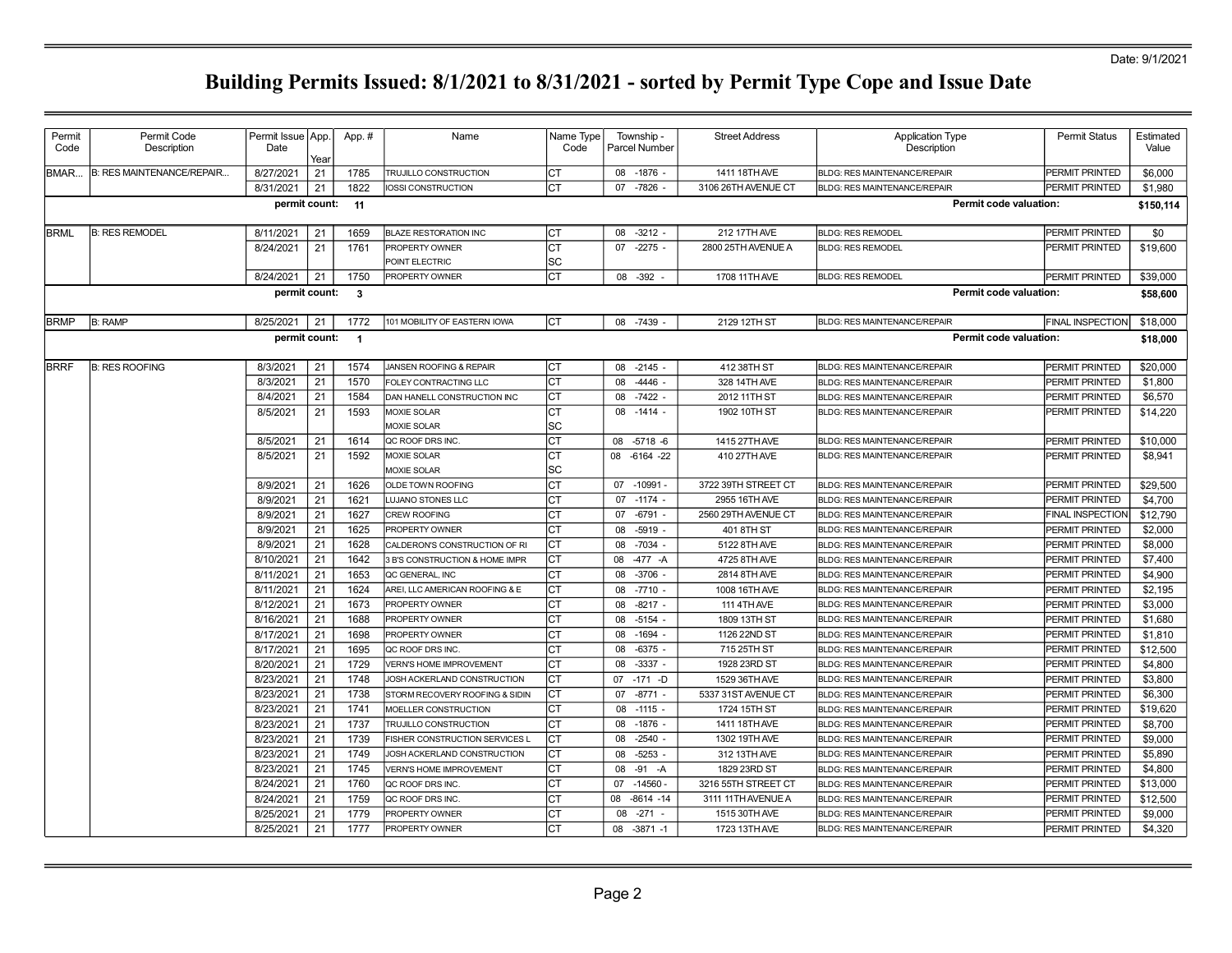| Permit      | Permit Code                         | Permit Issue   App. |      | App. #                   | Name                                                                | Name Type  | Township          | <b>Street Address</b>     | <b>Application Type</b>             | <b>Permit Status</b>  | Estimated |
|-------------|-------------------------------------|---------------------|------|--------------------------|---------------------------------------------------------------------|------------|-------------------|---------------------------|-------------------------------------|-----------------------|-----------|
| Code        | Description                         | Date                | Year |                          |                                                                     | Code       | Parcel Number     |                           | Description                         |                       | Value     |
| BRRF        | <b>B: RES ROOFING</b>               | 8/25/2021           | 21   | 1775                     | <b>OLDE TOWN ROOFING</b>                                            | Iст        | 08 -6716 -        | 1627 24TH AVE             | <b>BLDG: RES MAINTENANCE/REPAIR</b> | PERMIT PRINTED        | \$8,144   |
|             |                                     | 8/25/2021           | 21   | 1764                     | DAN HANELL CONSTRUCTION INC                                         | CT         | $-8164$<br>08     | 1130 27TH ST              | <b>BLDG: RES MAINTENANCE/REPAIR</b> | PERMIT PRINTED        | \$10,534  |
|             |                                     | 8/25/2021           | 21   | 1778                     | LANDEROS AND SONS CONSTRUCTION                                      | Iст        | $-8858$<br>08     | 2715 2ND ST               | BLDG: RES MAINTENANCE/REPAIR        | PERMIT PRINTED        | \$9,600   |
|             |                                     | 8/26/2021           | 21   | 1783                     | QUALITY CONTROL RESTORATION                                         | CТ         | $-9777 -$<br>07   | 4619 48TH STREET A        | <b>BLDG: RES MAINTENANCE/REPAIR</b> | PERMIT PRINTED        | \$8,900   |
|             |                                     | 8/27/2021           | 21   | 1789                     | DES MOINES RESTORATION PLLC                                         | СT         | 07<br>$-142 -2$   | 1112 34TH AVENUE DR       | BLDG: RES MAINTENANCE/REPAIR        | PERMIT PRINTED        | \$22,124  |
|             |                                     | 8/27/2021           | 21   | 1788                     | <b>IDES MOINES RESTORATION PLLC</b>                                 | CT         | $-3559 -$<br>08   | 1030 25TH AVE             | <b>BLDG: RES MAINTENANCE/REPAIR</b> | <b>PERMIT PRINTED</b> | \$17,120  |
|             |                                     | 8/27/2021           | 21   | 1786                     | <b>DES MOINES RESTORATION PLLC</b>                                  | СT         | $-8501 -$<br>08   | 929 40TH STREET CT        | <b>BLDG: RES MAINTENANCE/REPAIR</b> | PERMIT PRINTED        | \$5,075   |
|             |                                     | 8/27/2021           | 21   | 1787                     | <b>DES MOINES RESTORATION PLLC</b>                                  | Iст        | $-8520$ -<br>08   | 940 40TH STREET CT        | BLDG: RES MAINTENANCE/REPAIR        | PERMIT PRINTED        | \$5,075   |
|             |                                     | 8/31/2021           | 21   | 1809                     | FOLEY CONTRACTING LLC                                               | <b>CT</b>  | $-13551 -$<br>07  | 3503 32ND ST              | BLDG: RES MAINTENANCE/REPAIR        | PERMIT PRINTED        | \$9,500   |
|             |                                     | permit count:       |      | - 39                     |                                                                     |            |                   |                           | Permit code valuation:              |                       | \$349,808 |
| <b>BRSD</b> | <b>B: RES SIDING</b>                | 8/3/2021            | 21   | 1577                     | ADVANCED CONST & IMPROVEMENT                                        | Iст        | 07 -12733 -       | 1805 54TH STREET CT       | <b>BLDG: RES MAINTENANCE/REPAIR</b> | <b>PERMIT PRINTED</b> | \$5,100   |
|             |                                     | 8/5/2021            | 21   | 1611                     | <b>BILL'S HOME IMPROVEMENT</b>                                      | <b>CT</b>  | $-615 - 3$<br>07  | 2203 35TH STREET CT       | <b>BLDG: RES MAINTENANCE/REPAIR</b> | PERMIT PRINTED        | \$5,700   |
|             |                                     | 8/12/2021           | 21   | 1672                     | <b>CISCO'S CONSTRUCTION</b>                                         | СT         | 07<br>$-5355 -$   | 3201 53RD ST              | BLDG: RES MAINTENANCE/REPAIR        | PERMIT PRINTED        | \$9,000   |
|             |                                     | 8/12/2021           | 21   | 1671                     | FISHER CONSTRUCTION SERVICES L                                      | Iст        | $-6624 -$<br>07   | 3711 15TH AVE             | <b>BLDG: RES MAINTENANCE/REPAIR</b> | PERMIT PRINTED        | \$7,000   |
|             |                                     | 8/16/2021           | 21   | 1694                     | SOLID CONSTRUCTION PLLC                                             | <b>CT</b>  | $-11440 -$<br>07  | 2627 44TH STREET CT       | <b>BLDG: RES MAINTENANCE/REPAIR</b> | PERMIT PRINTED        | \$10,000  |
|             |                                     | 8/16/2021           | 21   | 1693                     | A+ ROOFING & SIDING CO. FORMER                                      | Iст        | $-14054 -$<br>07  | 3304 44TH STREET CT       | BLDG: RES MAINTENANCE/REPAIR        | PERMIT PRINTED        | \$18,400  |
|             |                                     | 8/18/2021           | 21   | 1708                     | SUBURBAN CONSTRUCTION INC                                           | <b>CT</b>  | $-12550 -$<br>07  | 3105 29TH ST              | BLDG: RES MAINTENANCE/REPAIR        | PERMIT PRINTED        | \$34,641  |
|             |                                     | 8/23/2021           | 21   | 1751                     | <b>PROPERTY OWNER</b>                                               | Iст        | 07<br>$-10147 -$  | 4628 50TH ST              | BLDG: RES MAINTENANCE/REPAIR        | PERMIT PRINTED        | \$3,500   |
|             |                                     | 8/23/2021           | 21   | 1735                     | ELEVATED EXTERIORS 1                                                | <b>CT</b>  | $-892 - A$<br>07  | 2812 44TH ST              | BLDG: RES MAINTENANCE/REPAIR        | PERMIT PRINTED        | \$9,800   |
|             |                                     | 8/23/2021           | 21   | 1737                     | TRUJILLO CONSTRUCTION                                               | <b>CT</b>  | 08<br>$-1876$ .   | 1411 18TH AVE             | <b>BLDG: RES MAINTENANCE/REPAIR</b> | PERMIT PRINTED        | \$8,700   |
|             |                                     | 8/23/2021           | 21   | 1746                     | <b>PROPERTY OWNER</b>                                               | CT         | $-3151 - C$<br>08 | 220 18TH AVE              | BLDG: RES MAINTENANCE/REPAIR        | PERMIT PRINTED        | \$2,450   |
|             |                                     | 8/24/2021           | 21   | 1762                     | STORM RECOVERY ROOFING & SIDIN                                      | СT         | 80<br>$-6937$     | 2140 16TH ST              | BLDG: RES MAINTENANCE/REPAIR        | PERMIT PRINTED        | \$4,800   |
|             |                                     | 8/25/2021           | 21   | 1779                     | PROPERTY OWNER                                                      | CT         | $-271 -$<br>08    | 1515 30TH AVE             | <b>BLDG: RES MAINTENANCE/REPAIR</b> | <b>PERMIT PRINTED</b> | \$9,000   |
|             |                                     | 8/25/2021           | 21   | 1763                     | DAN HANELL CONSTRUCTION INC                                         | <b>CT</b>  | 80<br>$-6091$     | 3318 PARK 16TH ST         | <b>BLDG: RES MAINTENANCE/REPAIR</b> | PERMIT PRINTED        | \$19,312  |
|             |                                     | 8/25/2021           | 21   | 1765                     | STORM RECOVERY ROOFING & SIDIN                                      | Iст        | $-7176$ -<br>08   | 739 18TH AVENUE A         | BLDG: RES MAINTENANCE/REPAIR        | PERMIT PRINTED        | \$9,100   |
|             |                                     | 8/31/2021           | 21   | 1826                     | REUTHER CONSTRUCTION                                                | <b>CT</b>  | $-608$<br>08      | 915 54TH STREET B         | BLDG: RES MAINTENANCE/REPAIR        | PERMIT PRINTED        | \$4,200   |
|             |                                     | permit count:       |      | 16                       |                                                                     |            |                   |                           | Permit code valuation:              |                       | \$160,703 |
| <b>BSMT</b> | <b>B: RES BASEMENT WATERPROOFIN</b> | 8/4/2021            | 21   | 1594                     | ABSOLUTELY DRY BASEMENT WATERP                                      | Iст        | $-9048 - 5$<br>08 | 3360 PARK 16TH ST         | <b>BLDG: RES MAINTENANCE/REPAIR</b> | PERMIT PRINTED        | \$2,700   |
|             |                                     | 8/6/2021            | 21   | 1616                     | MIDWEST RECONSTRUCTION CO                                           | СT         | $-3586$<br>08     | 2311 12TH ST              | <b>BLDG: RES MAINTENANCE/REPAIR</b> | PERMIT PRINTED        | \$10,044  |
|             |                                     | 8/19/2021           | 21   | 1718                     | <b>ACE RENOVATION</b>                                               | СT         | 07<br>$-5806$     | 4509 22ND AVE             | BLDG: RES MAINTENANCE/REPAIR        | PERMIT PRINTED        | \$18,000  |
|             |                                     | 8/27/2021           | 21   | 1790                     | MIDWEST RECONSTRUCTION CO                                           | СT         | $-5685$<br>08     | 1869 AVENUE OF THE CITIES | BLDG: RES MAINTENANCE/REPAIR        | PERMIT PRINTED        | \$21,826  |
|             |                                     | permit count:       |      | $\overline{\mathbf{4}}$  |                                                                     |            |                   |                           | <b>Permit code valuation:</b>       |                       | \$52,570  |
|             |                                     |                     |      |                          |                                                                     |            |                   |                           |                                     |                       |           |
| <b>BSTP</b> | <b>B: STEPS</b>                     | 8/6/2021            | 21   | 1618                     | <b>PROPERTY OWNER</b>                                               | CT         | 08 -3463 -        | 1307 24TH AVE             | <b>BLDG: RES MAINTENANCE/REPAIR</b> | <b>PERMIT PRINTED</b> | \$500     |
|             |                                     | 8/12/2021           | 21   | 1662                     | LOVEWELL FENCING INC                                                | Iст        | 07 -11199 -       | 5038 48TH STREET A        | BLDG: RES MAINTENANCE/REPAIR        | PERMIT PRINTED        | \$5,524   |
|             |                                     | permit count:       |      | $\overline{\mathbf{2}}$  |                                                                     |            |                   |                           | Permit code valuation:              |                       | \$6,024   |
| <b>BTF</b>  | <b>B: COML INTERIOR FINISH</b>      | 8/5/2021            | 21   | 1585                     | <b>BUSH CONSTRUCTION COMPANY INC.</b><br>CRAWFORD HEATING & COOLING | IСТ<br>lsc | $08 - 5430$       | 1209 4TH AVE              | <b>BLDG: COML REMODEL</b>           | <b>PERMIT PRINTED</b> | \$308,772 |
|             |                                     | permit count:       |      | $\overline{\phantom{0}}$ |                                                                     |            |                   |                           | Permit code valuation:              |                       | \$308,772 |
| <b>BTWR</b> | B: COML CELLULAR STATION/TOWE       | 8/3/2021            | 21   | 1368                     | MASTEC NETWORK SOLUTIONS LLC                                        | IСТ        | $-1238$<br>07     | 3316 AVENUE OF THE CITIES | BLDG: CELLULAR STATION/TOWER        | <b>PERMIT PRINTED</b> | \$10,000  |
|             |                                     | 8/18/2021           | 21   | 1709                     | TELEWINCOM INC.                                                     | Iст        | 08 -220 -3        | 3033 7TH ST               | BLDG: CELLULAR STATION/TOWER        | PERMIT PRINTED        | \$59,000  |
|             |                                     |                     |      |                          |                                                                     |            |                   |                           |                                     |                       |           |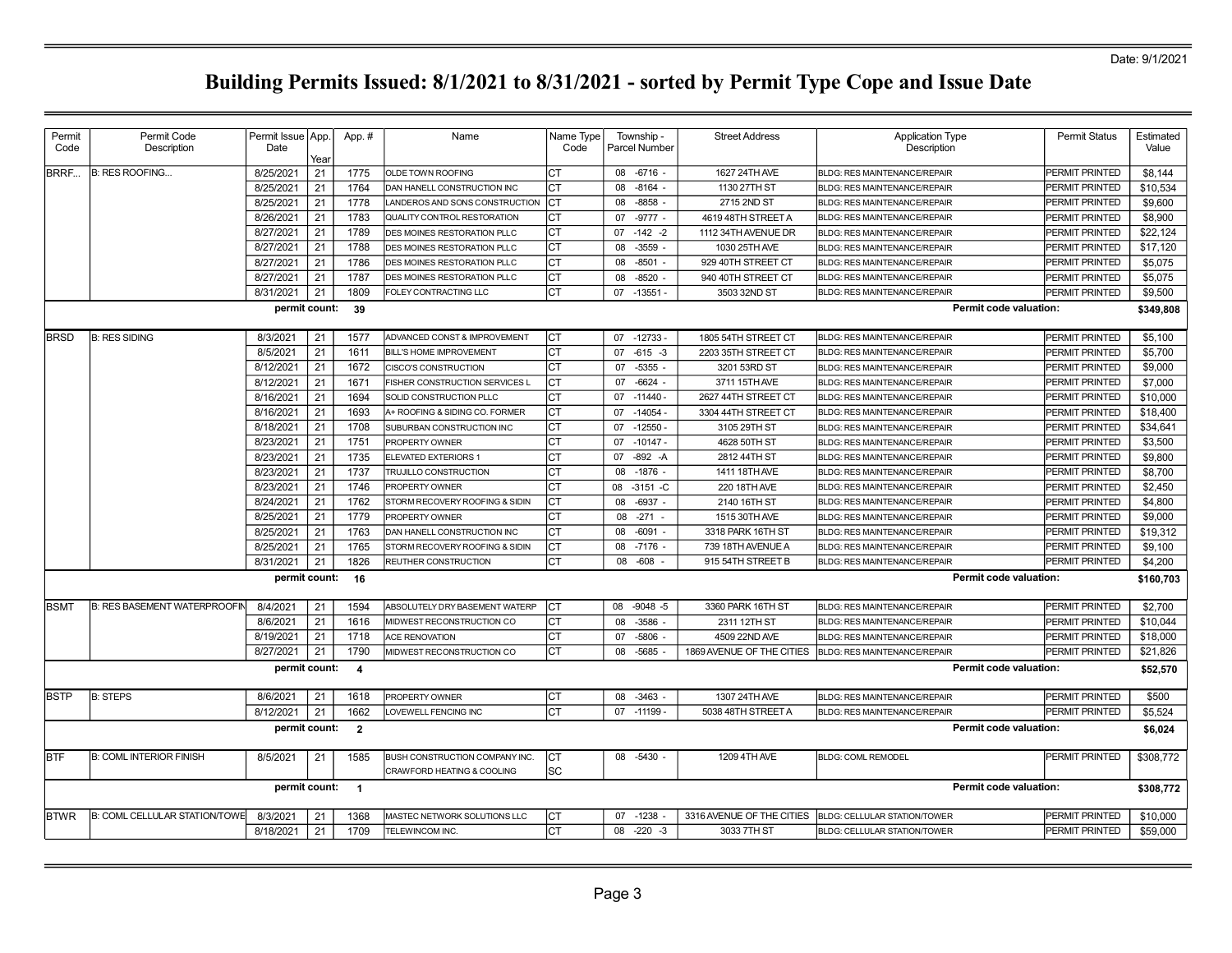| Permit<br>Code   | Permit Code<br>Description | Permit Issue   App.<br>Date | Year | App. #                   | Name                                                                                            | Name Type<br>Code        | Township -<br>Parcel Number | <b>Street Address</b> | <b>Application Type</b><br>Description | <b>Permit Status</b>    | Estimated<br>Value |
|------------------|----------------------------|-----------------------------|------|--------------------------|-------------------------------------------------------------------------------------------------|--------------------------|-----------------------------|-----------------------|----------------------------------------|-------------------------|--------------------|
|                  |                            | permit count:               |      | $\overline{\phantom{a}}$ |                                                                                                 |                          |                             |                       | <b>Permit code valuation:</b>          |                         | \$69,000           |
| <b>IBWKH</b>     | <b>B: WRECK HOUSE</b>      | 8/11/2021                   | 21   | 1648                     | COOPMAN TRUCKING & EXCAVATING                                                                   | Іст                      | 08 -4930 -                  | 1403 11TH ST          | WRECK: 1 FAMILY HOUSE                  | PERMIT PRINTED          | \$0                |
|                  |                            | permit count:               |      | $\overline{1}$           |                                                                                                 |                          |                             |                       | Permit code valuation:                 |                         | \$0                |
| DRN <sub>1</sub> | ENG: CLASS 1 DRAINAGE      | 8/3/2021                    | 21   | 1571                     | <b>BRAD CHUMBLEY CUSTOM BUILDER</b>                                                             | CT                       | $-9567 -$<br>07             | 1317 34TH AVENUE A    | <b>BLDG: GARAGES/CARPORTS</b>          | PERMIT PRINTED          | \$150,000          |
|                  |                            | 8/5/2021                    | 21   | 1615                     | <b>CREATIVE CURB</b>                                                                            | Iст                      | 08<br>$-8148 -$             | 2723 11TH AVENUE C    | BLDG: RES DRIVEWAY & SIDEWALK          | PERMIT PRINTED          | \$0                |
|                  |                            | 8/9/2021                    | 21   | 1630                     | <b>CREATIVE CURB</b>                                                                            | <b>CT</b>                | $-2246 -$<br>07             | 2401 27TH ST          | <b>ENG: DRAINAGE PERMIT</b>            | PERMIT PRINTED          | \$0                |
|                  |                            | 8/11/2021                   | 21   | 1648                     | COOPMAN TRUCKING & EXCAVATING                                                                   | Iст                      | 80<br>$-4930 -$             | 1403 11TH ST          | WRECK: 1 FAMILY HOUSE                  | PERMIT PRINTED          | \$0                |
|                  |                            | 8/12/2021                   | 21   | 1670                     | KANE CARL'S KREW LLC                                                                            | Iст                      | $-11737 -$<br>07            | 4523 11TH AVENUE C    | <b>BLDG: RES DRIVEWAY</b>              | PERMIT PRINTED          | \$0                |
|                  |                            | 8/12/2021                   | 21   | 1643                     | KANE CARL'S KREW LLC                                                                            | lст                      | 07<br>$-11739-$             | 4515 11TH AVENUE C    | <b>BLDG: RES SIDEWALK</b>              | PERMIT PRINTED          | \$0                |
|                  |                            | 8/16/2021                   | 19   | 2011                     | MCDERMOTT CONSTRUCTION                                                                          | Iст                      | $-4177 -$<br>08             | 1901 7TH ST           | <b>BLDG: MISC STRUCTURE</b>            | PERMIT PRINTED          | \$78,000           |
|                  |                            |                             |      |                          | WATSON PLUMBING AND MECHANICAL                                                                  | SC                       |                             |                       |                                        |                         |                    |
|                  |                            |                             |      |                          | KLINGBORG ELECTRIC, ROBERT                                                                      | SC                       |                             |                       |                                        |                         |                    |
|                  |                            |                             |      |                          | BRADY COMPANY, JL                                                                               | lsc                      |                             |                       |                                        |                         |                    |
|                  |                            | 8/24/2021                   | 21   | 1757                     | GANNON POOL & SPA INC                                                                           | <b>CT</b>                | 08<br>$-1370 -$             | 2107 9TH AVE          | <b>BLDG: MISC STRUCTURE</b>            | PERMIT PRINTED          | \$22,000           |
|                  |                            | 8/24/2021                   | 21   | 1758                     | LAUD, WALTER D                                                                                  | Iст                      | 08<br>$-220 - 10$           | 307 32ND AVE          | <b>BLDG: RES DRIVEWAY</b>              | PERMIT PRINTED          | \$0                |
|                  |                            | 8/25/2021                   | 21   | 1780                     | NORTHSTAR ROOFING LLC                                                                           | Iст                      | $-1174 -$<br>07             | 2955 16TH AVE         | <b>ENG: DRAINAGE PERMIT</b>            | PERMIT PRINTED          | \$16,000           |
|                  |                            | 8/25/2021                   | 21   | 1774                     | NEW CONCRETE CONSTRUCTION                                                                       | lст                      | 07 -14006 -                 | 7100 36TH AVENUE A CT | <b>BLDG: RES DRIVEWAY</b>              | PERMIT PRINTED          | \$0                |
|                  |                            | permit count:               |      | $-11$                    |                                                                                                 |                          |                             |                       | Permit code valuation:                 |                         | \$266,000          |
| lEC              | E: COML ELECTRICAL         | 8/6/2021                    | 21   | 836                      | BUSH CONSTRUCTION COMPANY INC.                                                                  | Іст                      | 07 -296 -1                  | 6801 44TH AVE         | <b>BLDG: COML REMODEL</b>              | PERMIT PRINTED          | \$1,967,850        |
|                  |                            |                             |      |                          | NORTHWEST MECHANICAL                                                                            | lsc                      |                             |                       |                                        |                         |                    |
|                  |                            |                             |      |                          | TRI-CITY ELECTRIC COMPANY                                                                       | lsc                      |                             |                       |                                        |                         |                    |
|                  |                            | 8/6/2021                    | 21   | 158                      | DEERFIELD CONTRUCTION GROUP                                                                     | Іст                      | 08 -220 -3                  | 3033 7TH ST           | <b>BLDG: CELLULAR STATION/TOWER</b>    | PERMIT PRINTED          | \$4,500            |
|                  |                            |                             |      |                          | MCS ELECTRIC, LLC                                                                               | lsc                      |                             |                       |                                        |                         |                    |
|                  |                            | 8/10/2021                   | 21   | 1453                     | BUSH CONSTRUCTION COMPANY INC.<br>KOEHLER ELECTRIC INC, JW                                      | Iст<br>lsc               | 07 - 9849 -                 | 3825 16TH ST          | BLDG: COML MAINTENANCE/REPAIR          | <b>FINAL INSPECTION</b> | \$47,000           |
|                  |                            | 8/10/2021                   | 21   | 1554                     | DALEY'S CONTRACTORS LLC                                                                         | Іст                      | 08 -1141 -                  | 1530 5TH AVE          | <b>BLDG: COML REMODEL</b>              | PERMIT PRINTED          | \$326,000          |
|                  |                            |                             |      |                          | L & LELECTRIC INC                                                                               | lsc                      |                             |                       |                                        |                         |                    |
|                  |                            | 8/12/2021                   | 21   | 1586                     | PROPERTY OWNER<br>SHAW ELECTRIC INC                                                             | lст<br>lsc               | 07 -12879 -10               | 4300 44TH AVE         | <b>BLDG: COML REMODEL</b>              | PERMIT PRINTED          | \$1,201,579        |
|                  |                            | 8/12/2021                   | 21   | 1510                     | SENECA CORPORATION<br>TRI-CITY ELECTRIC COMPANY                                                 | Іст<br>lsc               | $07 - 14410 -$              | 750 42ND AVENUE DR    | <b>BLDG: MISC STRUCTURE</b>            | <b>PERMIT PRINTED</b>   | \$400,000          |
|                  |                            | 8/12/2021                   | 21   | 834                      | HODGE CONSTRUCTION CO INC<br>BRADY COMPANY, JL<br>BRADY COMPANY, JL<br>LIGHTING MAINTENANCE INC | Іст<br> SC<br>lsc<br>lsc | 08 -3434 -                  | 1320 16TH AVE         | <b>BLDG: COML REMODEL</b>              | <b>FINAL INSPECTION</b> | \$97,245           |
|                  |                            | 8/16/2021                   | 21   | 1094                     | LAKEVIEW CONSTRUCTION LLC<br>PETERSEN PLUMBING AND HEATING<br>GIESE SHEET METAL CO INC          | Іст<br>lsc<br>lsc        | 07 -14725 -                 | 913 41ST AVENUE DR    | <b>BLDG: COML REMODEL</b>              | PERMIT PRINTED          | \$10,300           |
|                  |                            | 8/17/2021                   | 21   | 1700                     | AMERICAN ELECTRIC INC                                                                           | Іст                      | $-2394 - 1$<br>08           | 111 19TH AVE          | ELEC: WIRING, MISC                     | PERMIT PRINTED          | \$0                |
|                  |                            | 8/23/2021                   | 21   | 1733                     | <b>COLE ELECTRIC</b>                                                                            | Іст                      | 07<br>$-8048 - 3$           | 3705 25TH ST          | ELEC: WIRING, MISC                     | PERMIT PRINTED          | \$0                |
|                  |                            | permit count:               |      | 10                       |                                                                                                 |                          |                             |                       | Permit code valuation:                 |                         | \$4,054,474        |
| <b>ENA</b>       | <b>B: RES SIDEWALK</b>     | 8/5/2021                    | 21   | 1615                     | <b>CREATIVE CURB</b>                                                                            | Іст                      | 08 -8148 -                  | 2723 11TH AVENUE C    | BLDG: RES DRIVEWAY & SIDEWALK          | PERMIT PRINTED          | \$0                |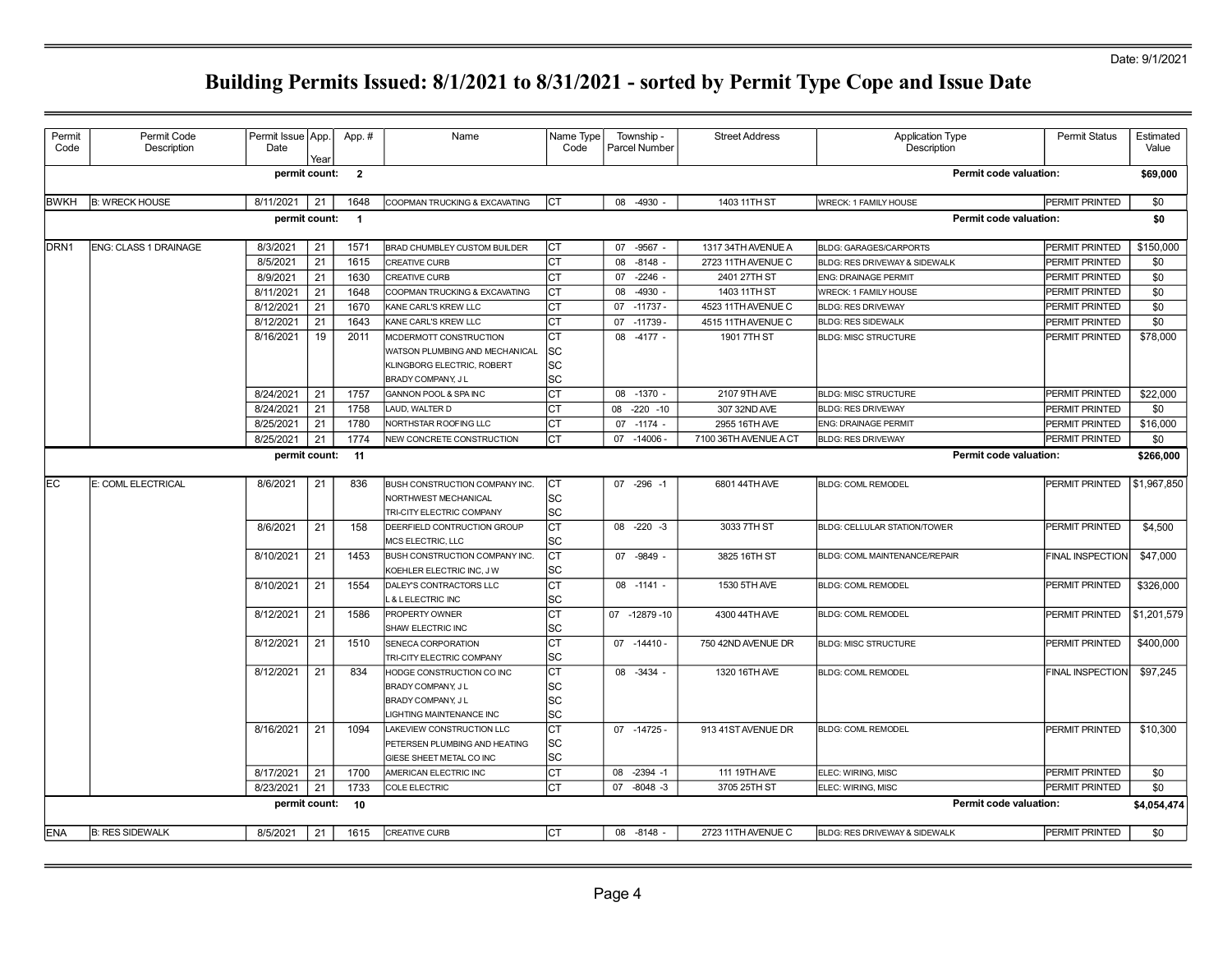| Permit<br>Code | Permit Code<br>Description | Permit Issue   App.<br>Date | Year | App.#                   | Name                                                                                   | Name Type<br>Code | Township -<br>Parcel Number | <b>Street Address</b> | <b>Application Type</b><br>Description | Permit Status           | Estimated<br>Value |
|----------------|----------------------------|-----------------------------|------|-------------------------|----------------------------------------------------------------------------------------|-------------------|-----------------------------|-----------------------|----------------------------------------|-------------------------|--------------------|
| ENA            | <b>B: RES SIDEWALK</b>     | 8/10/2021                   | 21   | 1643                    | KANE CARL'S KREW LLC                                                                   | Iст               | 07 -11739 -                 | 4515 11TH AVENUE C    | <b>BLDG: RES SIDEWALK</b>              | PERMIT PRINTED          | \$0                |
|                |                            | permit count:               |      | $\overline{2}$          |                                                                                        |                   |                             |                       |                                        | Permit code valuation:  | \$0                |
| <b>IENB</b>    | <b>B: RES DRIVEWAY</b>     | 8/5/2021                    | 21   | 1615                    | <b>CREATIVE CURB</b>                                                                   | Iст               | $-8148 -$<br>08             | 2723 11TH AVENUE C    | BLDG: RES DRIVEWAY & SIDEWALK          | <b>PERMIT PRINTED</b>   | \$0                |
|                |                            | 8/12/2021                   | 21   | 1670                    | KANE CARL'S KREW LLC                                                                   | Iст               | 07 -11737 -                 | 4523 11TH AVENUE C    | <b>BLDG: RES DRIVEWAY</b>              | <b>PERMIT PRINTED</b>   | \$0                |
|                |                            | 8/24/2021                   | 21   | 1758                    | LAUD, WALTER D                                                                         | Iст               | $-220 - 10$<br>08           | 307 32ND AVE          | <b>BLDG: RES DRIVEWAY</b>              | PERMIT PRINTED          | \$0                |
|                |                            | 8/25/2021                   | 21   | 1774                    | NEW CONCRETE CONSTRUCTION                                                              | Iст               | $-14006$<br>07              | 7100 36TH AVENUE A CT | <b>BLDG: RES DRIVEWAY</b>              | PERMIT PRINTED          | \$0                |
|                |                            | permit count:               |      | $\overline{\mathbf{4}}$ |                                                                                        |                   |                             |                       |                                        | Permit code valuation:  | \$0                |
| ler            | E: RES ELECTRICAL          | 8/3/2021                    | 21   | 1020                    | BUREAU CO. POOL BUILDERS, INC                                                          | Iст               | $-4079 - 2$<br>08           | 810 42ND ST           | <b>BLDG: RES MAINTENANCE/REPAIR</b>    | <b>FINAL INSPECTION</b> | \$7,000            |
|                |                            | 8/4/2021                    | 21   | 1580                    | POINT ELECTRIC                                                                         | Iст               | 07<br>$-6520 -$             | 1112 38TH STREET CT   | ELEC: WIRING, MISC                     | <b>FINAL INSPECTION</b> | \$0                |
|                |                            | 8/4/2021                    | 21   | 1579                    | POINT ELECTRIC                                                                         | Iст               | $-271 -$<br>08              | 1515 30TH AVE         | ELEC: WIRING, MISC                     | <b>PERMIT PRINTED</b>   | \$0                |
|                |                            | 8/4/2021                    | 21   | 1578                    | KOEHLER ELECTRIC INC, JW                                                               | Iст               | $-321 - 49$<br>08           | 2933 8TH ST           | ELEC: SERVICE                          | PERMIT PRINTED          | \$0                |
|                |                            | 8/4/2021                    | 21   | 1581                    | POINT ELECTRIC                                                                         | Іст               | 08<br>$-4588 -$             | 417 42ND ST           | ELEC: WIRING, MISC                     | PERMIT PRINTED          | \$0                |
|                |                            | 8/5/2021                    | 21   | 1593                    | <b>MOXIE SOLAR</b><br><b>MOXIE SOLAR</b>                                               | Iст<br>lsc        | $-1414 -$<br>08             | 1902 10TH ST          | <b>BLDG: RES MAINTENANCE/REPAIR</b>    | <b>IPERMIT PRINTED</b>  | \$14,220           |
|                |                            | 8/5/2021                    | 21   | 1592                    | <b>MOXIE SOLAR</b><br><b>MOXIE SOLAR</b>                                               | Iст<br>lsc        | 08 -6164 -22                | 410 27TH AVE          | <b>BLDG: RES MAINTENANCE/REPAIR</b>    | <b>PERMIT PRINTED</b>   | \$8,941            |
|                |                            | 8/6/2021                    | 21   | 1371                    | <b>XTREME RENOVATIONS</b><br>ADVANTAGE ELCTRL SERVICES INC                             | Iст<br>lsc        | 08 -1232 -                  | 1071 15TH STREET A    | <b>BLDG: RES REMODEL</b>               | PERMIT PRINTED          | \$25,000           |
|                |                            | 8/10/2021                   | 21   | 1623                    | BUREAU CO. POOL BUILDERS, INC                                                          | Iст               | 07 -10388 -                 | 3556 13TH ST          | BLDG: MISC STRUCTURE                   | PERMIT PRINTED          | \$6,100            |
|                |                            | 8/12/2021                   | 21   | 1659                    | <b>BLAZE RESTORATION INC</b>                                                           | Iст               | $-3212 -$<br>08             | 212 17TH AVE          | <b>BLDG: RES REMODEL</b>               | <b>PERMIT PRINTED</b>   | \$0                |
|                |                            | 8/17/2021                   | 21   | 1696                    | SHAW ELECTRIC INC                                                                      | Iст               | $-2659 -$<br>08             | 234 48TH ST           | ELEC: REMODEL                          | <b>PERMIT PRINTED</b>   | \$0                |
|                |                            | 8/17/2021                   | 21   | 1697                    | PIKUZA ELECTRIC INC                                                                    | Iст               | $-890 -$<br>08              | <b>164 5TH AVE</b>    | ELEC: REPAIR                           | <b>FINAL INSPECTION</b> | \$0                |
|                |                            | 8/18/2021                   | 21   | 1712                    | <b>WEISSER &amp; SONS ELECTRIC</b>                                                     | ICT               | $-593 - 2$<br>07            | 1821 35TH ST          | ELEC: WIRING, MISC                     | <b>FINAL INSPECTION</b> | \$0                |
|                |                            | 8/19/2021                   | 21   | 1720                    | ELECTRIC DOCTOR SERVICE LLC                                                            | Iст               | $-7439 -$<br>08             | 2129 12TH ST          | ELEC: WIRING, MISC                     | <b>FINAL INSPECTION</b> | \$0                |
|                |                            | 8/23/2021                   | 21   | 1732                    | PIPECO INC                                                                             | Iст               | 07<br>$-9019 -$             | 3801 22ND AVE         | ELEC: WIRING, MISC                     | PERMIT PRINTED          | \$0                |
|                |                            | 8/25/2021                   | 21   | 1761                    | PROPERTY OWNER<br>POINT ELECTRIC                                                       | Iст<br>lsc        | 07<br>$-2275 -$             | 2800 25TH AVENUE A    | <b>BLDG: RES REMODEL</b>               | PERMIT PRINTED          | \$19,600           |
|                |                            | 8/25/2021                   | 21   | 1771                    | TRI-CITY ELECTRIC COMPANY                                                              | Iст               | $-8071 -$<br>07             | 3440 28TH AVENUE CT   | ELEC: SERVICE                          | <b>PERMIT PRINTED</b>   | \$0                |
|                |                            | 8/25/2021                   | 21   | 1769                    | <b>POINT ELECTRIC</b>                                                                  | Iст               | $-8056 -$<br>08             | 1433 11TH STREET A    | ELEC: WIRING, MISC                     | PERMIT PRINTED          | \$0                |
|                |                            | 8/26/2021                   | 21   | 1434                    | <b>PROPERTY OWNER</b><br><b>BLONDELL PLUMBING SERVICES</b><br>KOEHLER ELECTRIC INC, JW | Iст<br> SC<br>lsc | 07 -916 -8                  | 1930 41ST ST          | <b>BLDG: RES MAINTENANCE/REPAIR</b>    | <b>PERMIT PRINTED</b>   | \$35,000           |
|                |                            | 8/26/2021                   | 21   | 1782                    | QUINN ELECTRIC                                                                         | Iст               | $-1816 -$<br>08             | 5222 10TH AVE         | ELEC: SERVICE                          | PERMIT PRINTED          | \$0                |
|                |                            | 8/26/2021                   | 21   | 1551                    | WERNER RESTORATION SVCS INC<br>SHAW ELECTRIC INC                                       | Iст<br>lsc        | 08<br>$-9131 - 1$           | 3069 4TH ST           | <b>BLDG: RES REMODEL</b>               | PERMIT PRINTED          | \$50,000           |
|                |                            | 8/30/2021                   | 21   | 1797                    | ELECTRIC DOCTOR SERVICE LLC                                                            | Iст               | 07 -13184 -31               | 5806 36TH AVENUE CT   | ELEC: WIRING, MISC                     | PERMIT PRINTED          | \$0                |
|                |                            | 8/31/2021                   | 21   | 1810                    | ELECTRIC DOCTOR SERVICE LLC                                                            | Iст               | $-3385 -$<br>08             | 1521 27TH ST          | ELEC: SERVICE                          | PERMIT PRINTED          | \$0                |
|                |                            | 8/31/2021                   | 21   | 1828                    | PIZANO ELECTRIC INC                                                                    | Iст               | 08<br>$-5913$               | 402 7TH ST            | ELEC: REPAIR                           | PERMIT PRINTED          | \$0                |
|                |                            | permit count:               |      | 24                      |                                                                                        |                   |                             |                       |                                        | Permit code valuation:  | \$165,861          |
| IMC.           | M: COML MECHANICAL         | 8/5/2021                    | 21   | 1596                    | CRAWFORD HEATING & COOLING                                                             | Iст               | $-254 - 1$<br>07            | 6011 38TH AVE         | HTG: AIR CONDITIONING, REPLACE         | <b>PERMIT PRINTED</b>   | \$3,000            |
|                |                            | 8/11/2021                   | 21   | 1647                    | <b>RAGAN COMPANY</b>                                                                   | lст               | 07<br>$-13784-$             | 4391 16TH ST          | HTG: ROOFTOP UNIT. REPLACE             | PERMIT PRINTED          | \$14,960           |
|                |                            | 8/11/2021                   | 21   | 1585                    | BUSH CONSTRUCTION COMPANY INC.<br>CRAWFORD HEATING & COOLING                           | Iст<br>lsc        | 08<br>$-5430 -$             | 1209 4TH AVE          | <b>BLDG: COML REMODEL</b>              | PERMIT PRINTED          | \$308,772          |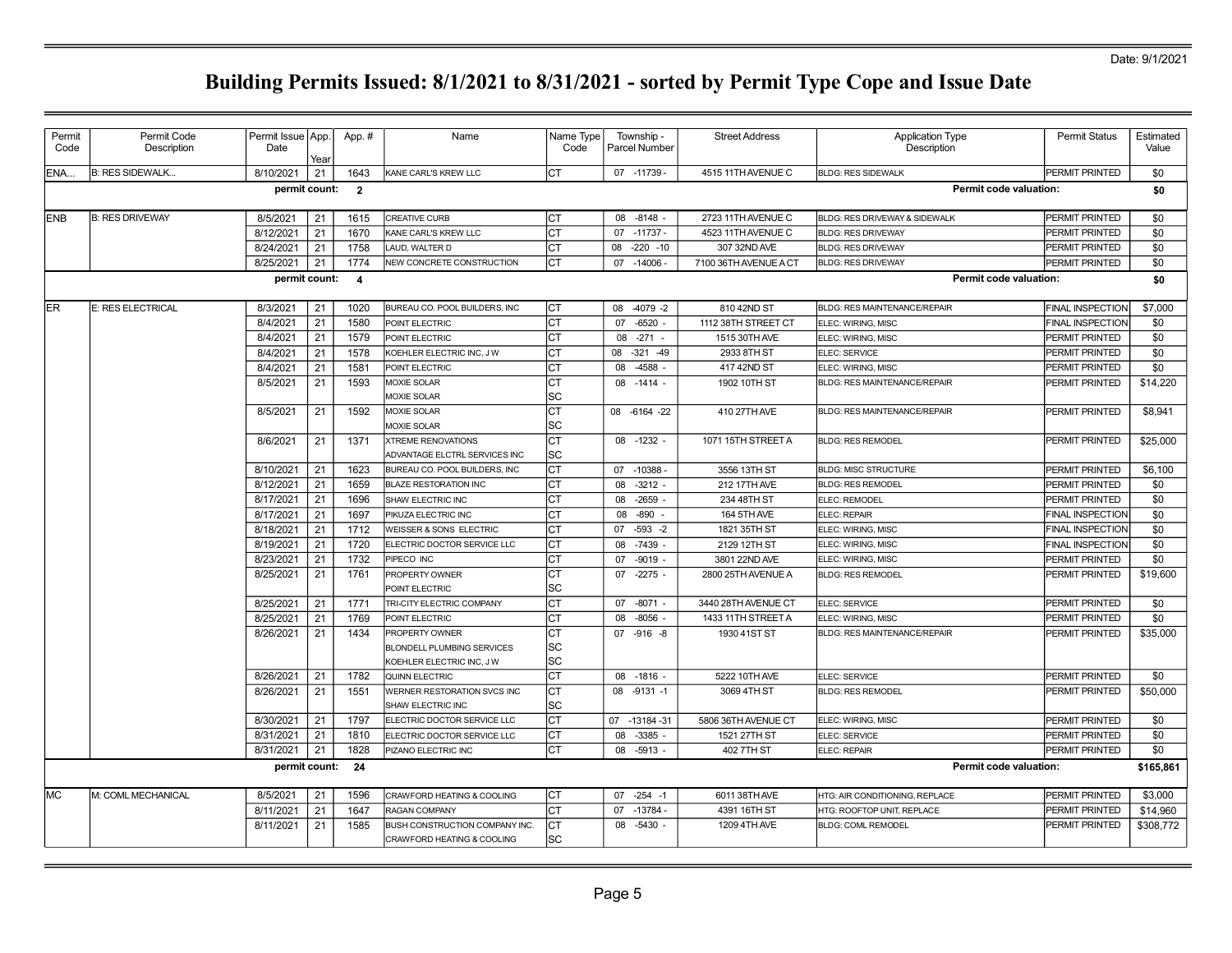| Permit | Permit Code         | Permit Issue   App. |      | App.#          | Name                               | Name Type | Township -         | <b>Street Address</b> | <b>Application Type</b>        | <b>Permit Status</b>  | Estimated |
|--------|---------------------|---------------------|------|----------------|------------------------------------|-----------|--------------------|-----------------------|--------------------------------|-----------------------|-----------|
| Code   | Description         | Date                | Year |                |                                    | Code      | Parcel Number      |                       | Description                    |                       | Value     |
| MC     | M: COML MECHANICAL. | 8/12/2021           | 21   | 1669           | PROPERTY OWNER                     | Iст       | 07 -13991          | 7300 34TH AVE         | HTG: BOILER/FURNACE, REPLACE   | PERMIT PRINTED        | \$35,000  |
|        |                     | 8/19/2021           | 21   | 1715           | SAMMM COMFORT INC                  | <b>CT</b> | $-5623 - 1$<br>08  | 1411 15TH ST          | HTG: FURNACE/AC, REPLACE       | <b>PERMIT PRINTED</b> | \$8,000   |
|        |                     | 8/24/2021           | 21   | 1094           | AKEVIEW CONSTRUCTION LLC           | <b>CT</b> | $-14725-$<br>07    | 913 41ST AVENUE DR    | <b>BLDG: COML REMODEL</b>      | PERMIT PRINTED        | \$10,300  |
|        |                     |                     |      |                | PETERSEN PLUMBING AND HEATING      | lsc       |                    |                       |                                |                       |           |
|        |                     |                     |      |                | GIESE SHEET METAL CO INC           | lsc       |                    |                       |                                |                       |           |
|        |                     | 8/30/2021           | 21   | 1798           | KALE HEATING & AC                  | <b>CT</b> | 08<br>-416         | 2325 5TH AVE          | HTG: AIR CONDITIONING, REPLACE | PERMIT PRINTED        | \$7,288   |
|        |                     | permit count:       |      | $\overline{7}$ |                                    |           |                    |                       | Permit code valuation:         |                       | \$387,320 |
| IMR.   | IM: RES MECHANICAL  | 8/2/2021            | 21   | 1564           | SAMMM COMFORT INC                  | Iст       | 07 -11259 -        | 3703 37TH AVE         | HTG: AIR CONDITIONING, REPLACE | PERMIT PRINTED        | \$3,500   |
|        |                     | 8/2/2021            | 21   | 1562           | BRADY COMPANY, J L                 | Iст       | $-12873-$<br>07    | 2900 27TH AVENUE A    | HTG: AIR CONDITIONING, REPLACE | <b>PERMIT PRINTED</b> | \$3,700   |
|        |                     | 8/2/2021            | 21   | 1563           | FAMILY HEATING & COOLING           | Iст       | $-2239$<br>07      | 2440 27TH ST          | HTG: AIR CONDITIONING, REPLACE | PERMIT PRINTED        | \$3,420   |
|        |                     | 8/2/2021            | 21   | 1561           | CRAWFORD HEATING & COOLING         | Iст       | $-210 -$<br>08     | 175 16TH AVE          | HTG: AIR CONDITIONING, REPLACE | PERMIT PRINTED        | \$3,100   |
|        |                     | 8/2/2021            | 21   | 1565           | YOUNG'S HEATING & AC               | <b>CT</b> | 08<br>$-9131 - 1$  | 3069 4TH ST           | HTG: FURNACE/AC, REPLACE       | <b>PERMIT PRINTED</b> | \$8.433   |
|        |                     | 8/4/2021            | 21   | 1589           | <b>GABRILSON HEATING &amp; AC</b>  | СT        | $-14676 -$<br>07   | 3642 70TH STREET CT   | HTG: FURNACE/AC, REPLACE       | PERMIT PRINTED        | \$5,000   |
|        |                     | 8/4/2021            | 21   | 1590           | SCHEBLER COMPANY                   | СT        | $-4137 - 7$<br>08  | 2630 7TH ST           | HTG: FURNACE/AC, REPLACE       | PERMIT PRINTED        | \$7,927   |
|        |                     | 8/5/2021            | 21   | 1607           | PROPERTY OWNER                     | СT        | $-4079 - 2$<br>08  | 810 42ND ST           | <b>HTG: GAS PIPING</b>         | PERMIT PRINTED        | \$800     |
|        |                     | 8/6/2021            | 21   | 1617           | CRAWFORD HEATING & COOLING         | Iст       | 07<br>$-7638 -$    | 2525 23RD AVENUE A    | HTG: AIR CONDITIONING, REPLACE | PERMIT PRINTED        | \$4,700   |
|        |                     | 8/10/2021           | 21   | 1636           | JOHNSON HEATING & A/C INC          | <b>CT</b> | $-4331 -$<br>08    | 2451 16TH AVE         | HTG: AIR CONDITIONING, REPLACE | PERMIT PRINTED        | \$3,667   |
|        |                     | 8/10/2021           | 21   | 1638           | <b>BITLER HEATING</b>              | Iст       | $-5527 -$<br>08    | 1441 5TH AVE          | HTG: AIR CONDITIONING, REPLACE | PERMIT PRINTED        | \$3,000   |
|        |                     | 8/10/2021           | 21   | 1637           | <b>BITLER HEATING</b>              | Iст       | $-5528$<br>08      | 423 15TH ST           | HTG: AIR CONDITIONING, REPLACE | PERMIT PRINTED        | \$3,000   |
|        |                     | 8/11/2021           | 21   | 1649           | TOTAL MAINTENANCE INC              | Iст       | $-14748 -$<br>07   | 1600 41ST ST          | HTG: FURNACE/AC, REPLACE       | <b>PERMIT PRINTED</b> | \$8,533   |
|        |                     | 8/11/2021           | 21   | 1650           | <b>TOTAL MAINTENANCE INC</b>       | <b>CT</b> | $-336 - 49$<br>07  | 3903 49TH AVE         | HTG: AIR CONDITIONING, REPLACE | PERMIT PRINTED        | \$3,968   |
|        |                     | 8/11/2021           | 21   | 1652           | O'DELLS HEATING AND AC             | СT        | 07<br>$-5036$      | 2629 39TH AVE         | HTG: AIR CONDITIONING, REPLACE | PERMIT PRINTED        | \$3,998   |
|        |                     | 8/11/2021           | 21   | 1651           | PRECISION AIR HTG & AC INC         | Iст       | $-8901 -$<br>07    | 1154 52ND STREET CT   | HTG: AIR CONDITIONING, REPLACE | PERMIT PRINTED        | \$2,956   |
|        |                     | 8/12/2021           | 21   | 1666           | KALE HEATING & AC                  | Iст       | $-11532 -$<br>07   | 1913 47TH STREET CT   | HTG: BOILER/FURNACE, REPLACE   | PERMIT PRINTED        | \$4,428   |
|        |                     | 8/12/2021           | 21   | 1664           | BRADY COMPANY, J L                 | Iст       | $-14054 -$<br>07   | 3304 44TH STREET CT   | HTG: FURNACE/AC, REPLACE       | PERMIT PRINTED        | \$22,000  |
|        |                     | 8/12/2021           | 21   | 1667           | KALE HEATING & AC                  | <b>CT</b> | $-8200$<br>07      | 5423 28TH AVE         | HTG: AIR CONDITIONING, REPLACE | PERMIT PRINTED        | \$4,250   |
|        |                     | 8/12/2021           | 21   | 1668           | BRADY COMPANY, JL                  | CT        | $-4391 - A$<br>08  | 1312 32ND AVE         | HTG: AIR CONDITIONING, REPLACE | PERMIT PRINTED        | \$3,000   |
|        |                     | 8/12/2021           | 21   | 1663           | BRADY COMPANY, J L                 | Iст       | 08<br>$-7105$      | 1847 10TH ST          | HTG: FURNACE/AC, REPLACE       | PERMIT PRINTED        | \$6,000   |
|        |                     | 8/12/2021           | 21   | 1665           | BRADY COMPANY, J L                 | Iст       | $-9228$<br>08      | 1010 27TH AVENUE CT   | HTG: BOILER/FURNACE, REPLACE   | PERMIT PRINTED        | \$3,000   |
|        |                     | 8/16/2021           | 21   | 1687           | <b>J'DELLS HEATING AND AC</b>      | <b>CT</b> | $-2386 - G$<br>07  | 4020 32ND AVE         | HTG: AIR CONDITIONING, REPLACE | <b>PERMIT PRINTED</b> | \$3,498   |
|        |                     | 8/16/2021           | 21   | 1686           | CRAWFORD HEATING & COOLING         | СT        | 07<br>$-7490$      | 2747 13TH AVE         | HTG: AIR CONDITIONING, REPLACE | PERMIT PRINTED        | \$3,900   |
|        |                     | 8/16/2021           | 21   | 1682           | KALE HEATING & AC                  | IСТ       | $-9972 -$<br>07    | 3506 43RD ST          | HTG: FURNACE/AC, REPLACE       | PERMIT PRINTED        | \$7,350   |
|        |                     | 8/16/2021           | 21   | 1684           | CRAWFORD HEATING & COOLING         | Iст       | $-6699 - 3$<br>08  | 2636 12TH ST          | HTG: AIR CONDITIONING, REPLACE | PERMIT PRINTED        | \$2,900   |
|        |                     | 8/18/2021           | 21   | 1706           | TOTAL MAINTENANCE INC              | Iст       | $-5736 -$<br>07    | 1847 24TH AVENUE CT   | HTG: AIR CONDITIONING, REPLACE | <b>PERMIT PRINTED</b> | \$5,503   |
|        |                     | 8/18/2021           | 21   | 1705           | BRADY COMPANY, J L                 | IСТ       | $-1805$<br>08      | 815 53RD ST           | HTG: AIR CONDITIONING, REPLACE | PERMIT PRINTED        | \$3,000   |
|        |                     | 8/18/2021           | 21   | 1704           | KALE HEATING & AC                  | Iст       | 08<br>$-5718 - 13$ | 1313 27TH AVE         | HTG: FURNACE/AC, REPLACE       | PERMIT PRINTED        | \$8,499   |
|        |                     | 8/18/2021           | 21   | 1707           | KALE HEATING & AC                  | Iст       | $-9272 -$<br>08    | 702 24TH AVENUE CT    | HTG: AIR CONDITIONING, REPLACE | <b>PERMIT PRINTED</b> | \$5,855   |
|        |                     | 8/19/2021           | 21   | 1716           | <b>GETZ FIRE EQUIPMENT COMPANY</b> | <b>CT</b> | 07<br>$-11997 - 1$ | 3928 12TH AVE         | HTG: OTHER, INSTALL/REPLACE    | PERMIT PRINTED        | \$3,097   |
|        |                     | 8/19/2021           | 21   | 1714           | <b>KALE HEATING &amp; AC</b>       | СT        | $-13370 -$<br>07   | 3201 40TH ST          | HTG: AIR CONDITIONING, REPLACE | PERMIT PRINTED        | \$3,389   |
|        |                     | 8/20/2021           | 21   | 1726           | FAMILY HEATING & COOLING           | СT        | 07<br>$-1745 -$    | 1908 33RD ST          | HTG: AIR CONDITIONING, REPLACE | PERMIT PRINTED        | \$3,470   |
|        |                     | 8/24/2021           | 21   | 1752           | SCHEBLER COMPANY                   | Iст       | $-14646-$<br>07    | 7109 36TH AVENUE CT   | HTG: FURNACE/AC, REPLACE       | PERMIT PRINTED        | \$8,155   |
|        |                     | 8/24/2021           | 21   | 1753           | <b>GABRILSON HEATING &amp; AC</b>  | lст       | $-14657 -$<br>07   | 3633 70TH STREET CT   | HTG: FURNACE/AC, REPLACE       | PERMIT PRINTED        | \$5,000   |
|        |                     | 8/24/2021           | 21   | 1761           | PROPERTY OWNER                     | Iст       | $-2275 -$<br>07    | 2800 25TH AVENUE A    | <b>BLDG: RES REMODEL</b>       | <b>PERMIT PRINTED</b> | \$19,600  |
|        |                     |                     |      |                | POINT ELECTRIC                     | lsc       |                    |                       |                                |                       |           |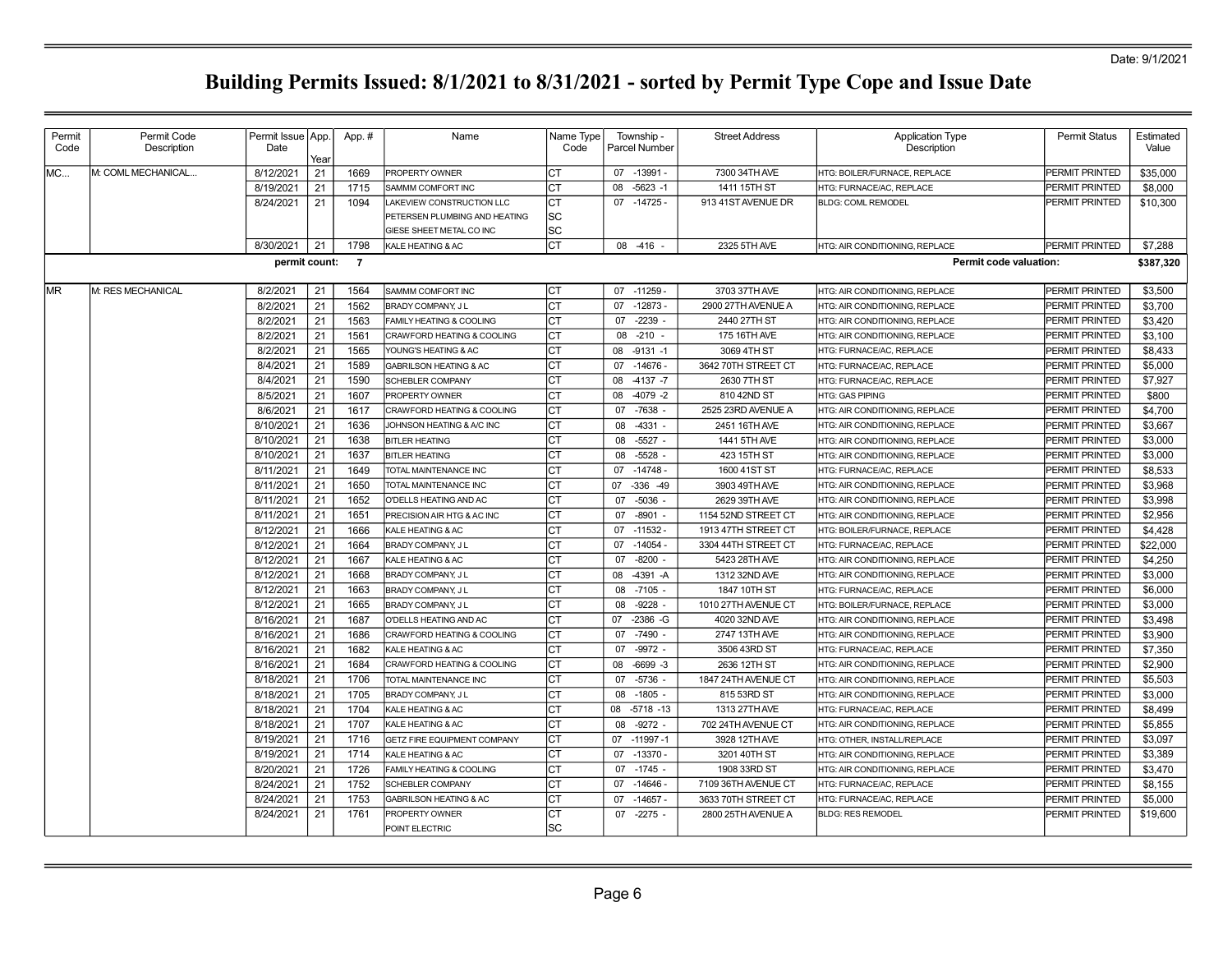| Permit           | Permit Code                   | Permit Issue   App. |            | App. #                   | Name                              | Name Type | Township -        | <b>Street Address</b> | <b>Application Type</b>                | Permit Status         | Estimated |
|------------------|-------------------------------|---------------------|------------|--------------------------|-----------------------------------|-----------|-------------------|-----------------------|----------------------------------------|-----------------------|-----------|
| Code             | Description                   | Date                |            |                          |                                   | Code      | Parcel Number     |                       | Description                            |                       | Value     |
| MR               | M: RES MECHANICAL             | 8/24/2021           | Year<br>21 | 1756                     | DOUG'S HEATING & AIR COND         | СT        | 07 -6520 -        | 1112 38TH STREET CT   | <b>HTG: GAS PIPING</b>                 | <b>PERMIT PRINTED</b> | \$6,200   |
|                  |                               | 8/30/2021           | 21         | 1791                     | KALE HEATING & AC                 | СT        | $-10088 -$<br>07  | 5021 44TH AVE         | <b>HTG: FURNACE/AC, REPLACE</b>        | <b>PERMIT PRINTED</b> | \$7,594   |
|                  |                               | 8/30/2021           | 21         | 1784                     | A1 MORRIS HEATING AND COOLING     | lsc       | $-14255-$<br>07   | 5410 20TH AVENUE CT   | HTG: FURNACE/AC. REPLACE               | <b>PERMIT PRINTED</b> | \$7,300   |
|                  |                               | 8/30/2021           | 21         | 1792                     | SAMMM COMFORT INC                 | Iст       | $-1923 -$<br>07   | 2329 28TH ST          | HTG: FURNACE/AC, REPLACE               | PERMIT PRINTED        | \$7,500   |
|                  |                               | 8/30/2021           | 21         | 1800                     | BRADY COMPANY, JL                 | Iст       | $-572 - 2$<br>07  | 1828 36TH ST          | HTG: AIR CONDITIONING, REPLACE         | PERMIT PRINTED        | \$3,000   |
|                  |                               | 8/30/2021           | 21         | 1794                     | KALE HEATING & AC                 | Iст       | $-6614 -$<br>07   | 3718 15TH AVE         | HTG: BOILER/FURNACE, REPLACE           | PERMIT PRINTED        | \$5,380   |
|                  |                               | 8/30/2021           | 21         | 1793                     | SAMMM COMFORT INC                 | CT        | 08<br>$-3104 - 1$ | 325 18TH AVE          | HTG: BOILER/FURNACE, REPLACE           | <b>PERMIT PRINTED</b> | \$4,500   |
|                  |                               | 8/30/2021           | 21         | 1799                     | TOTAL MAINTENANCE INC             | Iст       | 08<br>$-4173$     | 505 22ND AVE          | HTG: AIR CONDITIONING, REPLACE         | PERMIT PRINTED        | \$4,474   |
|                  |                               | 8/30/2021           | 21         | 1796                     | KALE HEATING & AC                 | <b>CT</b> | $-4678$<br>08     | 1205 25TH ST          | HTG: BOILER/FURNACE, REPLACE           | <b>PERMIT PRINTED</b> | \$6,750   |
|                  |                               | 8/30/2021           | 21         | 1801                     | KALE HEATING & AC                 | СT        | 08<br>$-8398$     | 2131 3RD ST           | HTG: AIR CONDITIONING, REPLACE         | <b>PERMIT PRINTED</b> | \$3,987   |
|                  |                               | 8/31/2021           | 21         | 1820                     | <b>GABRILSON HEATING &amp; AC</b> | CT        | $-14779$<br>07    | 7303 35TH AVE         | HTG: BOILER/FURNACE, REPLACE           | <b>PERMIT PRINTED</b> | \$2,000   |
|                  |                               | 8/31/2021           | 21         | 1819                     | FREED HEATING & AC                | CT        | $-5855$<br>07     | 1823 46TH ST          | <b>HTG: FURNACE/AC, REPLACE</b>        | <b>PERMIT PRINTED</b> | \$5,900   |
|                  |                               | 8/31/2021           | 21         | 1825                     | CRAWFORD HEATING & COOLING        | СT        | $-6105 -$<br>08   | 3227 PARK 16TH ST     | <b>HTG: FURNACE/AC, REPLACE</b>        | <b>PERMIT PRINTED</b> | \$7,600   |
|                  |                               | 8/31/2021           | 21         | 1821                     | BRADY COMPANY, JL                 | Iст       | 08<br>$-8428 - 1$ | 1752 28TH AVE         | HTG: BOILER/FURNACE, REPLACE           | <b>PERMIT PRINTED</b> | \$4,800   |
|                  |                               | 8/31/2021           | 21         | 1823                     | BRADY COMPANY, JL                 | Iст       | $-8673 -$<br>08   | 940 36TH ST           | <b>HTG: AIR CONDITIONING, REPLACE</b>  | PERMIT PRINTED        | \$3,700   |
|                  |                               | permit count:       |            | 51                       |                                   |           |                   |                       | <b>Permit code valuation:</b>          |                       | \$276,281 |
|                  |                               |                     |            |                          |                                   |           |                   |                       |                                        |                       |           |
| <b>PC</b>        | P: COML PLUMBING              | 8/11/2021           | 21         | 1622                     | PROPERTY OWNER                    | Iст       | $-8264 -$<br>08   | 1810 5TH AVE          | <b>BLDG: COML REMODEL</b>              | <b>PERMIT PRINTED</b> | \$20,080  |
|                  |                               | 8/16/2021           | 21         | 1692                     | A+ PLUMBING                       | Iст       | $-2394 - 1$<br>08 | 111 19TH AVE          | PLBG: INSTALLATION, COMMERCIAL         | PERMIT PRINTED        | \$4,000   |
|                  |                               | 8/16/2021           | 21         | 1689                     | BRADY COMPANY, JL                 | СT        | $-5447 - 1$<br>08 | 1500 RIVER DR         | PLBG: INSTALLATION, COMMERCIAL         | PERMIT PRINTED        | \$6,559   |
|                  |                               | 8/30/2021           | 21         | 1803                     | CRAWFORD COMPANY                  | Iст       | $-254 - 1$<br>07  | 6011 38TH AVE         | PLBG: INSTALLATION, COMMERCIAL         | PERMIT PRINTED        | \$2,650   |
|                  |                               | permit count:       |            | $\overline{\mathbf{4}}$  |                                   |           |                   |                       | Permit code valuation:                 |                       | \$33,289  |
| PCR <sub>6</sub> | P: RES GAS MTR RECONCT (6 MO) | 8/24/2021           | 21         | 1755                     | BRADY COMPANY, J L                | Iст       | $-1220$<br>08     | 1532 11TH AVE         | PLBG: GAS MTR RECONNECT AFTER 6 MONTHS | <b>PERMIT PRINTED</b> | \$500     |
|                  |                               | 8/31/2021           | 21         | 1815                     | PETERSEN PLUMBING AND HEATING     | Iст       | 08 -9131 -1       | 3069 4TH ST           | PLBG: GAS MTR RECONNECT AFTER 6 MONTHS | PERMIT PRINTED        | \$500     |
|                  |                               | permit count:       |            | $\overline{\mathbf{2}}$  |                                   |           |                   |                       | <b>Permit code valuation:</b>          |                       | \$1,000   |
|                  |                               |                     |            |                          |                                   |           |                   |                       |                                        |                       |           |
| <b>IPCWH</b>     | <b>P: COML WATER HEATER</b>   | 8/20/2021           | 21         | 1727                     | TOTAL MAINTENANCE INC             | Iст       | 08 -9245 -        | 3005 7TH ST           | PLBG: WATER HEATER                     | PERMIT PRINTED        | \$1,300   |
|                  |                               | permit count:       |            | $\overline{1}$           |                                   |           |                   |                       | Permit code valuation:                 |                       | \$1,300   |
| <b>PCX</b>       | P: COML EXCAVATION            | 8/30/2021           | 21         | 1807                     | BRADY COMPANY, JL                 | Iст       | 08 -4785          | 1105 8TH ST           | PLBG: SEWER REPAIR                     | PERMIT PRINTED        | \$3,692   |
|                  |                               | permit count:       |            | $\overline{\phantom{0}}$ |                                   |           |                   |                       | Permit code valuation:                 |                       | \$3,692   |
|                  |                               |                     |            |                          |                                   |           |                   |                       |                                        |                       |           |
| <b>PGAS</b>      | P: COML GAS PIPING            | 8/24/2021           | 21         | 1754                     | <b>CRAWFORD COMPANY</b>           | Iст       | 07 -12879 -10     | 4300 44TH AVE         | PLBG: GAS PIPING                       | <b>PERMIT PRINTED</b> | \$33,150  |
|                  |                               | permit count:       |            | $\overline{1}$           |                                   |           |                   |                       | Permit code valuation:                 |                       | \$33,150  |
| <b>PGR</b>       | P: RES GAS PIPING             | 8/5/2021            | 21         | 1605                     | <b>WIRTH</b>                      | Iст       | $-12875-$<br>07   | 2912 27TH AVENUE A    | PLBG: GAS PIPING                       | PERMIT PRINTED        | \$9,400   |
|                  |                               | 8/5/2021            | 21         | 1604                     | <b>WIRTH</b>                      | CT        | $-593 - 2$<br>07  | 1821 35TH ST          | PLBG: GAS PIPING                       | PERMIT PRINTED        | \$7,390   |
|                  |                               | 8/5/2021            | 21         | 1602                     | <b>WIRTH</b>                      | Iст       | $-9741 -$<br>07   | 4904 45TH AVE         | HTG: GAS PIPING                        | <b>PERMIT PRINTED</b> | \$7,125   |
|                  |                               | 8/5/2021            | 21         | 1606                     | TAPPENDORF PLUMBING AND HEATIN    | CT        | $-9975 -$<br>07   | 4306 34TH AVENUE PL   | PLBG: GAS PIPING                       | PERMIT PRINTED        | \$500     |
|                  |                               | 8/10/2021           | 21         | 1641                     | PETERSEN PLUMBING AND HEATING     | СT        | 07<br>$-241 - 2$  | 3041 55TH STREET DR   | PLBG: GAS PIPING                       | PERMIT PRINTED        | \$500     |
|                  |                               | 8/10/2021           | 21         | 1640                     | PETERSEN PLUMBING AND HEATING     | CT        | 07<br>-9981       | 4212 34TH AVENUE PL   | PLBG: GAS PIPING                       | PERMIT PRINTED        | \$600     |
|                  |                               | permit count:       |            | 6                        |                                   |           |                   |                       | Permit code valuation:                 |                       | \$25,515  |
|                  |                               |                     |            |                          |                                   |           |                   |                       |                                        |                       |           |
| PR               | P: RES PLUMBING               | 8/2/2021            | 21         | 1566                     | TAPPENDORF PLUMBING AND HEATIN    | Iст       | 08 -4630 -17      | 4832 6TH AVENUE DR    | PLBG: INSTALLATION, RESIDENTIAL        | PERMIT PRINTED        | \$750     |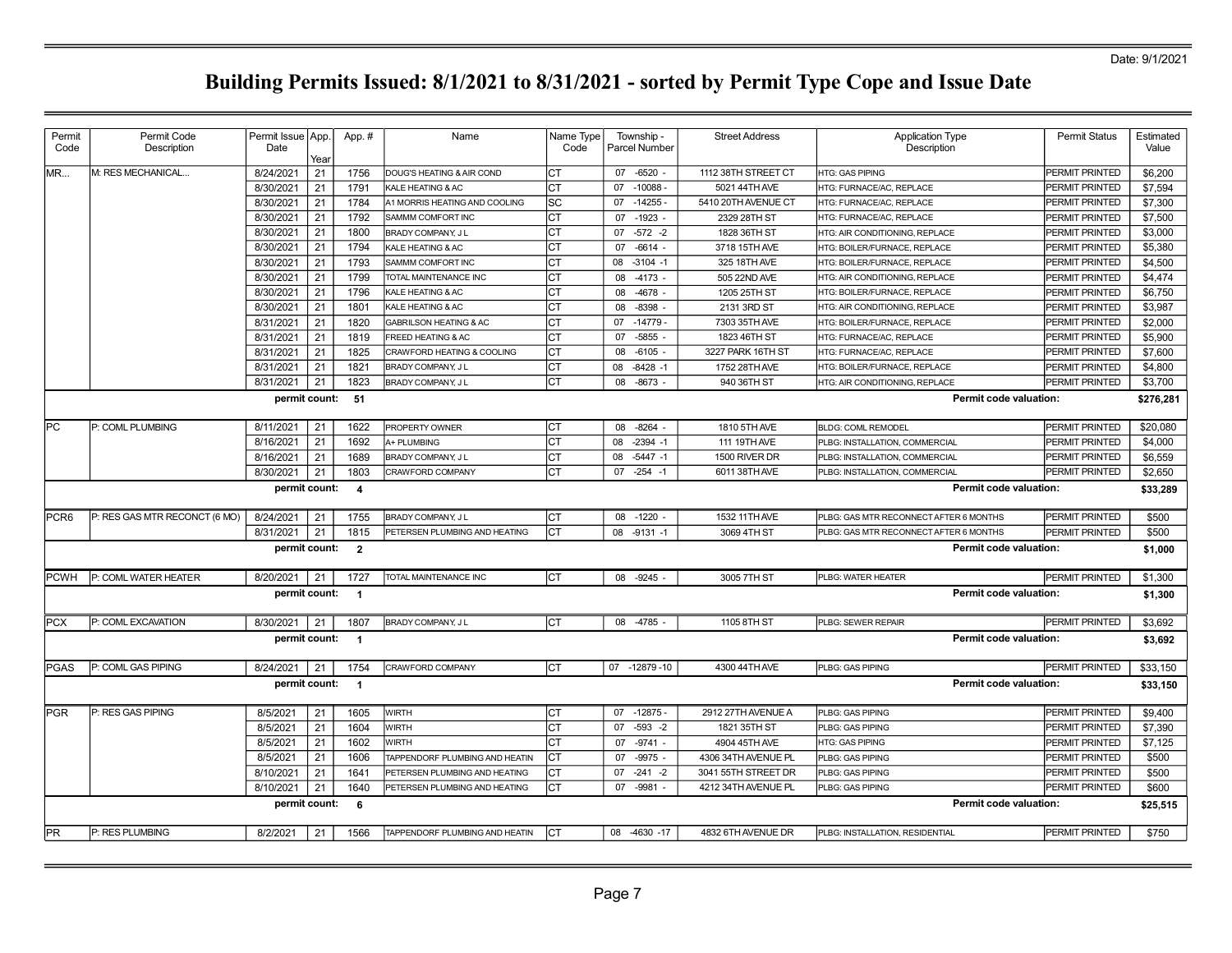| Permit<br>Code | Permit Code<br>Description | Permit Issue   App.<br>Date                                       |          | App. # | Name                                                | Name Type<br>Code | Township -<br>Parcel Number  | <b>Street Address</b>        | <b>Application Type</b><br>Description                             | <b>Permit Status</b>             | Estimated<br>Value |  |  |  |  |
|----------------|----------------------------|-------------------------------------------------------------------|----------|--------|-----------------------------------------------------|-------------------|------------------------------|------------------------------|--------------------------------------------------------------------|----------------------------------|--------------------|--|--|--|--|
|                |                            |                                                                   | Year     |        |                                                     |                   |                              |                              |                                                                    |                                  |                    |  |  |  |  |
| PR             | P: RES PLUMBING            | 8/5/2021<br>8/5/2021                                              | 21<br>21 | 1598   | PETERSEN PLUMBING AND HEATING<br>A+ PLUMBING        | Iст               | $-3623 -$<br>08<br>80        | 1825 12TH AVE                | PLBG: INSTALLATION, RESIDENTIAL<br>PLBG: INSTALLATION, RESIDENTIAL | <b>FINAL INSPECTION</b>          | \$3,000            |  |  |  |  |
|                |                            |                                                                   |          | 1608   |                                                     | СT<br>Iст         | $-6952 -$<br>07<br>$-12572-$ | 2514 16TH ST<br>3037 56TH ST |                                                                    | PERMIT PRINTED<br>PERMIT PRINTED | \$4,000            |  |  |  |  |
|                |                            | 8/11/2021                                                         | 21       | 262    | MULTI SERVRE INC<br>DANNCO MECHANICAL LLC           | lsc               |                              |                              | <b>BLDG: RES REMODEL</b>                                           |                                  | \$7,060            |  |  |  |  |
|                |                            | 8/11/2021                                                         | 21       | 1343   | MULTI SERVRE INC<br>DANNCO MECHANICAL LLC           | Iст<br> SC        | 07 -13184 -12                | 5812 36TH AVENUE CT          | <b>BLDG: RES REMODEL</b>                                           | PERMIT PRINTED                   | \$17,545           |  |  |  |  |
|                |                            | 8/11/2021                                                         | 21       | 1233   | <b>TRAPKUS BUILD</b><br>DEMARLIE MAINTENANCE        | lст<br>lsc        | $7777 - -$                   | 4108 29TH AVENUE DR          | BLDG:RES/NEW, SINGLE FAMILY ATTD (TOWNHOUSE)                       | PERMIT PRINTED                   | \$107,000          |  |  |  |  |
|                |                            | 8/11/2021                                                         | 21       | 1236   | <b>TRAPKUS BUILD</b>                                | <b>CT</b><br>lsc  | $77777 - -$                  | 4102 29TH AVENUE DR          | BLDG:RES/NEW, SINGLE FAMILY ATTD (TOWNHOUSE)                       | PERMIT PRINTED                   | \$107,000          |  |  |  |  |
|                |                            |                                                                   |          |        | <b>DEMARLIE MAINTENANCE</b>                         |                   |                              |                              |                                                                    |                                  |                    |  |  |  |  |
|                |                            | 8/11/2021                                                         | 21       | 1237   | <b>TRAPKUS BUILD</b><br><b>DEMARLIE MAINTENANCE</b> | <b>CT</b><br>lsc  | $77777 - -$                  | 4104 29TH AVENUE DR          | BLDG:RES/NEW, SINGLE FAMILY DETACHED                               | PERMIT PRINTED                   | \$101,000          |  |  |  |  |
|                |                            | 8/11/2021                                                         | 21       | 1240   | <b>TRAPKUS BUILD</b><br><b>DEMARLIE MAINTENANCE</b> | СT<br>lsc         | 77777 - -                    | 4106 29TH AVENUE DR          | BLDG:RES/NEW, SINGLE FAMILY DETACHED                               | PERMIT PRINTED                   | \$101,000          |  |  |  |  |
|                |                            | 8/24/2021                                                         | 21       | 1761   | <b>PROPERTY OWNER</b><br>POINT ELECTRIC             | СT<br>lsc         | 07 -2275 -                   | 2800 25TH AVENUE A           | <b>BLDG: RES REMODEL</b>                                           | PERMIT PRINTED                   | \$19,600           |  |  |  |  |
|                |                            | 8/30/2021                                                         | 21       | 1806   | PETERSEN PLUMBING AND HEATING                       | Іст               | 08 -9131 -1                  | 3069 4TH ST                  | PLBG: INSTALLATION, RESIDENTIAL                                    | PERMIT PRINTED                   | \$5,000            |  |  |  |  |
|                |                            |                                                                   |          |        |                                                     |                   |                              |                              |                                                                    |                                  |                    |  |  |  |  |
|                |                            | <b>Permit code valuation:</b><br>permit count:<br>11<br>\$472,955 |          |        |                                                     |                   |                              |                              |                                                                    |                                  |                    |  |  |  |  |
| <b>IPRWH</b>   | P: RES WATER HEATER        | 8/10/2021                                                         | 21       | 1635   | ALL ACTION PLUMBING                                 | CT                | $-1407 -$<br>07              | 2404 31ST ST                 | PLBG: WATER HEATER                                                 | PERMIT PRINTED                   | \$1,000            |  |  |  |  |
|                |                            | 8/18/2021                                                         | 21       | 1710   | WATSON PLUMBING AND MECHANICAL                      | Iст               | 07<br>$-11127 -$             | 5022 50TH ST                 | PLBG: WATER HEATER                                                 | PERMIT PRINTED                   | \$500              |  |  |  |  |
|                |                            | 8/18/2021                                                         | 21       | 1711   | WATSON PLUMBING AND MECHANICAL                      | Iст               | $-13506 -$<br>07             | 5 WHITE OAK CT               | PLBG: WATER HEATER                                                 | PERMIT PRINTED                   | \$500              |  |  |  |  |
|                |                            | 8/18/2021                                                         | 21       | 1703   | LENNY DESANTIAGO PLUMBING                           | IСТ               | $-556 -$<br>07               | 3710 33RD AVE                | PLBG: WATER HEATER                                                 | PERMIT PRINTED                   | \$900              |  |  |  |  |
|                |                            | 8/18/2021                                                         | 21       | 1701   | NORTHWEST MECHANICAL                                | Iст               | $-6604 -$<br>08              | 3124 11TH AVENUE C           | PLBG: WATER HEATER                                                 | PERMIT PRINTED                   | \$1,500            |  |  |  |  |
|                |                            | 8/18/2021                                                         | 21       | 1702   | <b>BLONDELL PLUMBING SERVICES</b>                   | Iст               | $-9272 -$<br>08              | 702 24TH AVENUE CT           | PLBG: WATER HEATER                                                 | PERMIT PRINTED                   | \$1,500            |  |  |  |  |
|                |                            | 8/19/2021                                                         | 21       | 1713   | WATSON PLUMBING AND MECHANICAL                      | lст               | $-8775 -$<br>07              | 5324 31ST AVENUE CT          | PLBG: WATER HEATER                                                 | PERMIT PRINTED                   | \$500              |  |  |  |  |
|                |                            | 8/20/2021                                                         | 21       | 1724   | TOTAL MAINTENANCE INC                               | <b>CT</b>         | $-11230 -$<br>07             | 4816 52ND AVE                | PLBG: WATER HEATER                                                 | PERMIT PRINTED                   | \$1,843            |  |  |  |  |
|                |                            | 8/25/2021                                                         | 21       | 1767   | TOTAL MAINTENANCE INC                               | CT                | 07<br>$-10686$               | 4816 49TH AVE                | PLBG: WATER HEATER                                                 | PERMIT PRINTED                   | \$1,315            |  |  |  |  |
|                |                            | 8/25/2021                                                         | 21       | 1768   | WATSON PLUMBING AND MECHANICAL                      | ICT               | $-13506 -$<br>07             | 5 WHITE OAK CT               | PLBG: WATER HEATER                                                 | PERMIT PRINTED                   | \$500              |  |  |  |  |
|                |                            | 8/31/2021                                                         | 21       | 1814   | <b>BLONDELL PLUMBING SERVICES</b>                   | СT                | $-1757 -$<br>07              | 1820 33RD ST                 | PLBG: WATER HEATER                                                 | PERMIT PRINTED                   | \$1,000            |  |  |  |  |
|                |                            | 8/31/2021                                                         | 21       | 1829   | LENNY DESANTIAGO PLUMBING                           | Iст               | $-1905$<br>07                | 2336 27TH ST                 | PLBG: WATER HEATER                                                 | PERMIT PRINTED                   | \$900              |  |  |  |  |
|                |                            | 8/31/2021                                                         | 21       | 1813   | LENNY DESANTIAGO PLUMBING                           | Iст               | 08<br>$-6833$                | 2318 15TH ST                 | PLBG: WATER HEATER                                                 | PERMIT PRINTED                   | \$900              |  |  |  |  |
|                |                            | permit count:                                                     |          | - 13   |                                                     |                   |                              |                              | Permit code valuation:                                             |                                  | \$12,858           |  |  |  |  |
| <b>IPRX</b>    | P: RES EXCAVATION          | 8/2/2021                                                          | 21       | 1567   | HOMETOWN PLUMBING AND HEATING                       | Iст               | $-3871 - 2$<br>08            | 1719 13TH AVE                | PLBG: SEWER REPAIR                                                 | <b>PERMIT PRINTED</b>            | \$1,000            |  |  |  |  |
|                |                            | 8/2/2021                                                          | 21       | 1568   | BRADY COMPANY, JL                                   | СT                | $-6515 -$<br>08              | 1628 28TH AVE                | PLBG: SEWER REPAIR                                                 | PERMIT PRINTED                   | \$2,500            |  |  |  |  |
|                |                            | 8/5/2021                                                          | 21       | 1597   | <b>QUAD CITY PLUMBING</b>                           | СT                | 07<br>$-1264 -$              | 2371 34TH ST                 | PLBG: SEWER SERVICE REPLACEMENT                                    | PERMIT PRINTED                   | \$1,000            |  |  |  |  |
|                |                            | 8/5/2021                                                          | 21       | 1599   | BRADY COMPANY, JL                                   | СT                | $-1753 -$<br>07              | 1836 33RD ST                 | PLBG: WATER SERVICE REPLACEMENT                                    | PERMIT PRINTED                   | \$5,100            |  |  |  |  |
|                |                            | 8/5/2021                                                          | 21       | 1601   | HOMETOWN PLUMBING AND HEATING                       | Iст               | $-9567 -$<br>07              | 1317 34TH AVENUE A           | PLBG: SEWER SERVICE REPLACEMENT                                    | PERMIT PRINTED                   | \$6,500            |  |  |  |  |
|                |                            | 8/5/2021                                                          | 21       | 1600   | RIVER BEND PLUMBING SERVICES L                      | IСТ               | 08<br>$-6949 -$              | 1612 25TH AVE                | PLBG: SEWER REPAIR                                                 | PERMIT PRINTED                   | \$3,875            |  |  |  |  |
|                |                            | 8/9/2021                                                          | 21       | 1620   | BRADY COMPANY, JL                                   | Iст               | $-8173 -$<br>08              | 1121 29TH ST                 | PLBG: WATER SERVICE REPLACEMENT                                    | PERMIT PRINTED                   | \$3,500            |  |  |  |  |
|                |                            | 8/10/2021                                                         | 21       | 1633   | PETERSEN PLUMBING AND HEATING                       | Iст               | $-2009 -$<br>08              | 1827 16TH AVE                | PLBG: WATER SERVICE REPLACEMENT                                    | PERMIT PRINTED                   | \$2,000            |  |  |  |  |
|                |                            | 8/10/2021                                                         | 21       | 1631   | <b>BLONDELL PLUMBING SERVICES</b>                   | CT                | $-3960$<br>08                | 2804 16TH ST                 | PLBG: SEWER REPAIR                                                 | PERMIT PRINTED                   | \$2,000            |  |  |  |  |
|                |                            | 8/10/2021                                                         | 21       | 1632   | <b>BLONDELL PLUMBING SERVICES</b>                   | lст               | $-4204 -$<br>08              | 1615 28TH AVE                | PLBG: SEWER REPAIR                                                 | PERMIT PRINTED                   | \$2,000            |  |  |  |  |
|                |                            | 8/10/2021                                                         | 21       | 1634   | <b>BLONDELL PLUMBING SERVICES</b>                   | CT                | $-4208 -$<br>08              | 1611 28TH AVE                | PLBG: SEWER REPAIR                                                 | PERMIT PRINTED                   | \$2,000            |  |  |  |  |
|                |                            | 8/11/2021                                                         | 21       | 1657   | <b>ERICKSON PLUMBING</b>                            | Iст               | -415 -C<br>07                | 4150 11TH AVENUE A           | PLBG: SEWER REPAIR                                                 | <b>PERMIT PRINTED</b>            | \$2,500            |  |  |  |  |